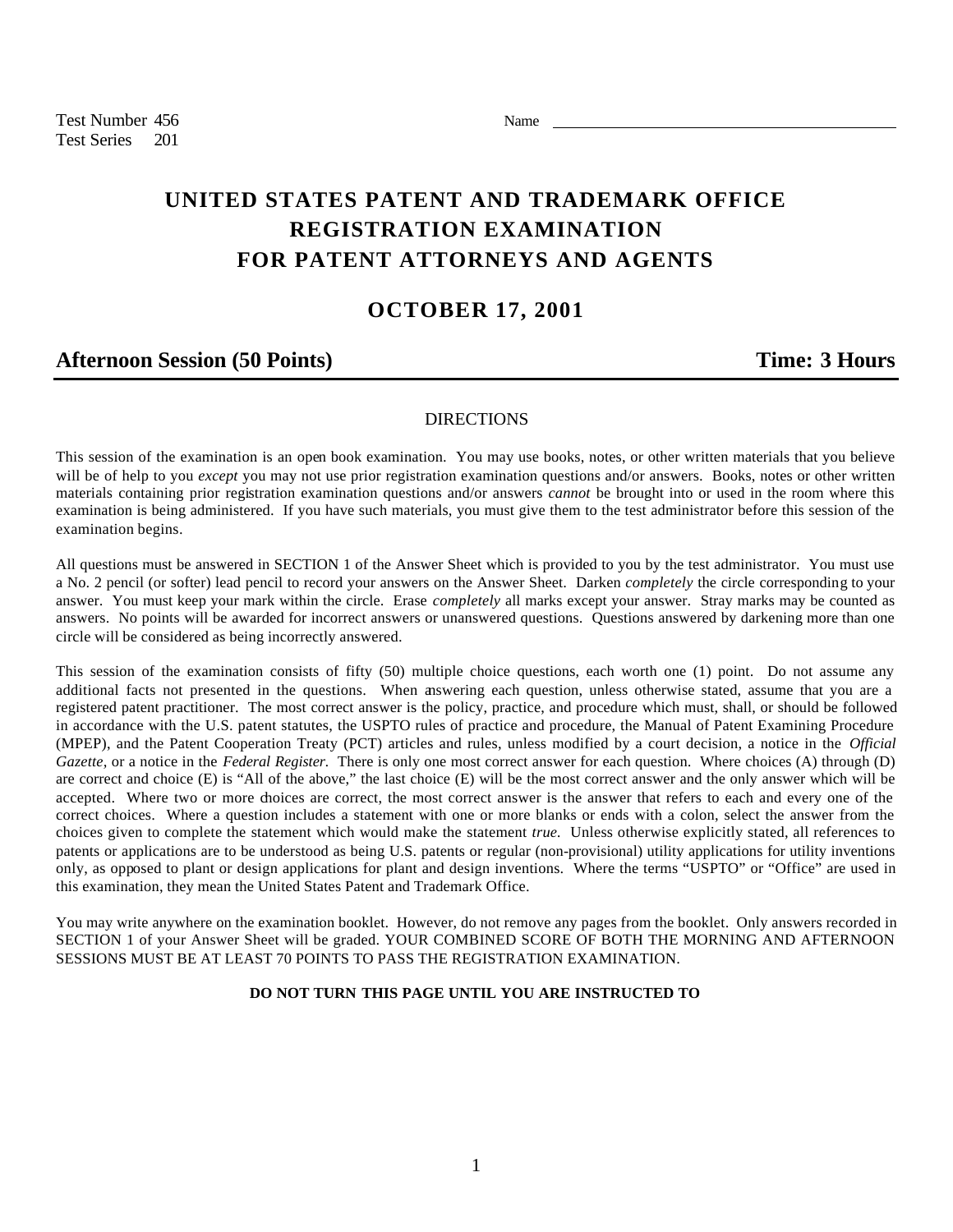This examination addresses provisions of the Patent Statute, regulations and MPEP which were not changed as a result of the enactment of the American Inventors Protection Act of 1999, Pub. L. No. 106- 113 ("Act"). This examination also does address and test changes to the Patent Statute or regulations brought about by the enactment of the Act. Some, but not all, questions use the statute and rules, comments to the rules, and guidelines in place subsequent to November 28, 1999, including the following rule changes and guidelines in effect on or before January 20, 2001:

- ? Request for Continued Examination Practice and Changes to Provisional Application Practice; Final Rule. 65 FR 50092 (Aug. 16, 2000) (including the adoption of changes set forth in Interim Rule, 65 FR 14865 (Mar. 20, 2000) to §§ 1.7, 1.17(e) and (i), 1.53(d)(1), 1.78(a)(3), 1.97(b), 1.104(c)(4), 1.113, 1.116, 1.198, 1.312, and 1.313(a), (b), (c)(1), (c)(3), and (d)).
- ? Changes to Permit Payment of Patent and Trademark Fees by Credit Card; Final Rule. 65 FR 33452 (May 24, 2000).
- ? Revision of Patent Fees for Fiscal Year 2001; Final Rule. 65 FR 49193 (Aug. 11, 2000).
- ? Changes To Implement the Patent Business Goals; Final Rules. 65 FR 54604 (Sept. 8, 2000).
- ? Changes to Implement the Patent Business Goals; Final Rule and corrections to final rules. 65 FR 78958 (Dec. 18, 2000).
- ? Changes to Implement Patent Business Goals; Final Rule, Correction. 65 Fed. Reg. 80755 (Dec. 22, 2000).
- ? Changes To Implement Patent Term Adjustment Under Twenty-Year Patent Term; Final Rules. 65 FR 56366, (Sept. 18, 2000).
- ? Changes to Implement Eighteen-Month Publication of Patent Applications; Final Rule. 65 FR 57024 (Sept. 20, 2000).
- ? Changes To Implement Eighteen-Month Publication of Patent Applications; Correction. Final Rule; correction. 65 FR 66502 (Nov. 6, 2000).
- ? Treatment of Unlocatable Patent Application and Patent Files; Final Rule. 65 FR 69446 (Nov. 17, 2000).
- ? Simplification of Certain Requirements in Patent Interference Practice; Final Rule. 65 FR 70489 (Nov. 24, 2000).
- ? Reestablishment of the Patent and Trademark Office as the United States Patent and Trademark Office, 65 Fed. Reg. 17858 (April 5, 2000).
- ? Guidelines Concerning the Implementation of Changes to 35 U.S.C. 102(g) and 103(c) and the Interpretation of the Term "Original Application" in the American Inventors Protection Act of 1999, 1233 O.G. 54-56 (April 11, 2000).
- ? Supplemental Examination Guidelines for Determining the Applicability of 35 U.S.C. 112, para. 6, 65 Fed. Reg. 38510-38516 (June 21, 2000); 1236 O.G. 98-104 (July 25, 2000).
- ? Guidelines Setting Forth a Modified Policy Concerning the Evidence of Common Ownership, or an Obligation of Assignment to the Same Person, as Required by 35 U.S.C. 103(c), 1241 O.G. 96-97 (December 26, 2000).
- ? Assignment of Confirmation Number and Time Period for Filing a Copy of an Application by EFS for Eighteen-Month Publication Purposes, 1241 O.G. 97-98 (December 26, 2000).
- ? Utility Examination Guidelines, 66 F.R. 1092-1099 (January 5, 2001).
- ? Guidelines for Examination of Patent Applications Under the 35 U.S.C. Sec. 112, para. 1 "Written Description" Requirement 66 F.R. 1099-1111 (January 5, 2001).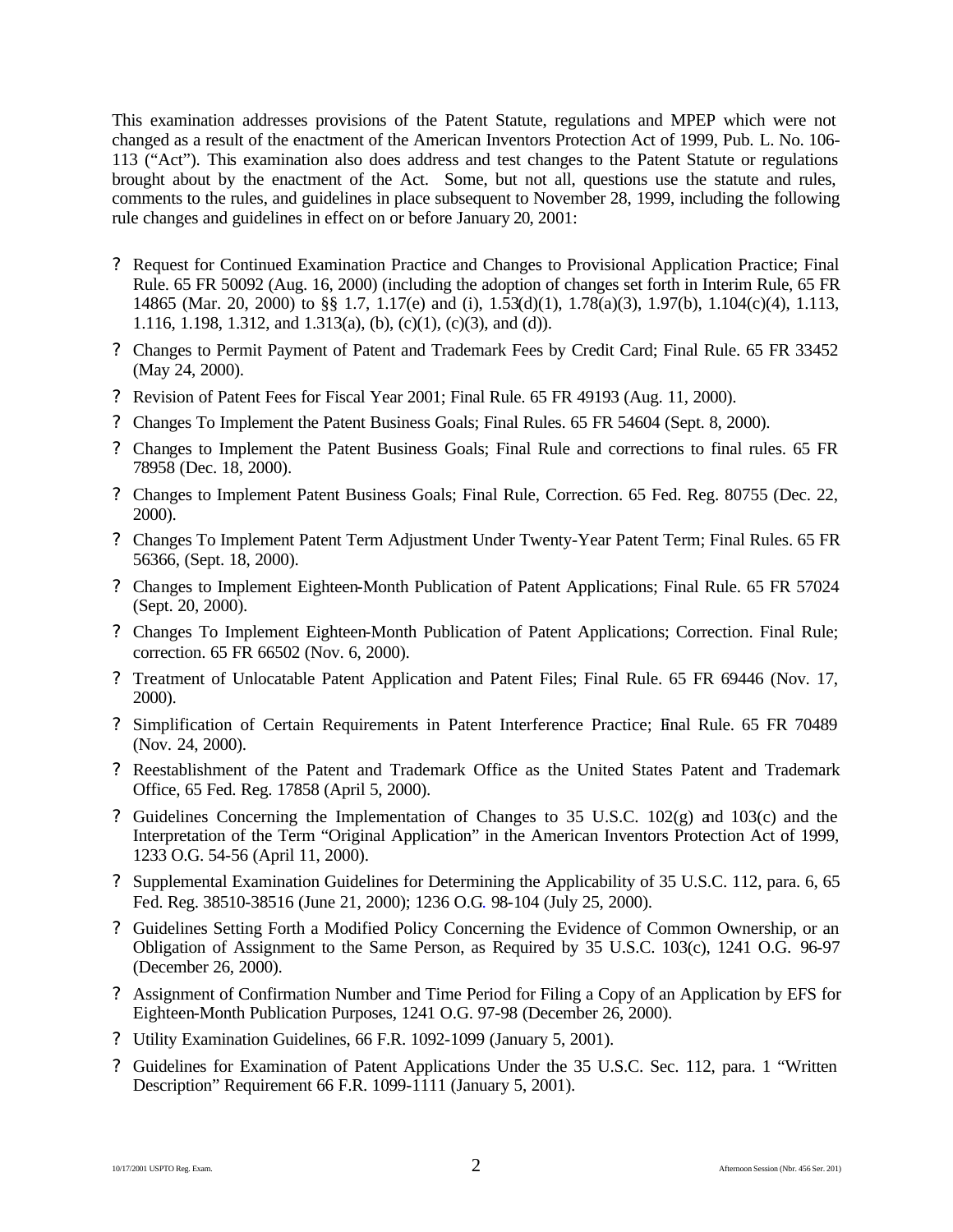1. A U.S. patent application discloses a first embodiment of an invention, a composition made of known materials in equal amounts by weight of A, B, and C. The application discloses a second embodiment of the invention comprising equal amounts by weight of A, B, and C, and an effective amount of D, a known material, to reduce excess moisture from the composition. The application also discloses a third embodiment of the invention comprising equal amounts by weight of A, B, and C, and an effective amount of D to reduce the acidity of the composition. The application fully discloses guidelines for determining an effective amount of D to reduce excess moisture from the composition, and determining an effective amount of D to reduce the acidity of the composition. The application discloses that the amount of D needed to reduce excess moisture from the composition differs from the amount of D needed to reduce the acidity of the composition. Which of the following claims, if included in the application, provides a proper basis for a rejection under 35 U.S.C. § 112, second paragraph?

- (A) Claim 1. A composition comprising: equal amounts by weight of A, B, and C, and an effective amount of D to reduce the acidity of the composition.
- (B) Claim 1. A composition comprising: equal amounts by weight of A, B, and C, and an effective amount of D.
- (C) Claim 1. A composition comprising: equal amounts by weight of A, B, and C, and an effective amount of D to reduce excess moisture from the composition.
- (D) Claim 1. A composition comprising: equal amounts by weight of A, B, and C.
- (E) None of the above.

2. Able conceived the invention claimed in a patent application. In conceiving the invention, Able used and adopted ideas and materials known in the art and invented by others. Ben, Able's employee, reduced the invention to practice at Able's request and totally pursuant to Able's suggestions. Being unable to afford a patent practitioner's fees to prepare and prosecute the application, Able convinced John to pay for the practitioner's services in return for an interest in the invention. John did nothing more than provide the funds for the practitioner. Which of the following is in accordance with proper USPTO practice or procedure?

- (A) Able need not be the one to reduce the invention to practice so long as the reduction to practice occurred on his or her behalf. Able can be properly named as inventor in the application.
- (B) To be named an inventor, it is not necessary for John to have contributed to the conception of the invention. Ben, not Able, can be named as inventor in the application.
- (C) In conceiving the invention, Able may not consider and adopt ideas and materials derived from any sources, such as ideas of previous inventors. Able cannot be properly named as inventor in the application.
- (D) John and Able may be properly named as joint inventors of the invention in the application.
- (E) John, Ben, and Able may be properly named as joint inventors of the invention in the application.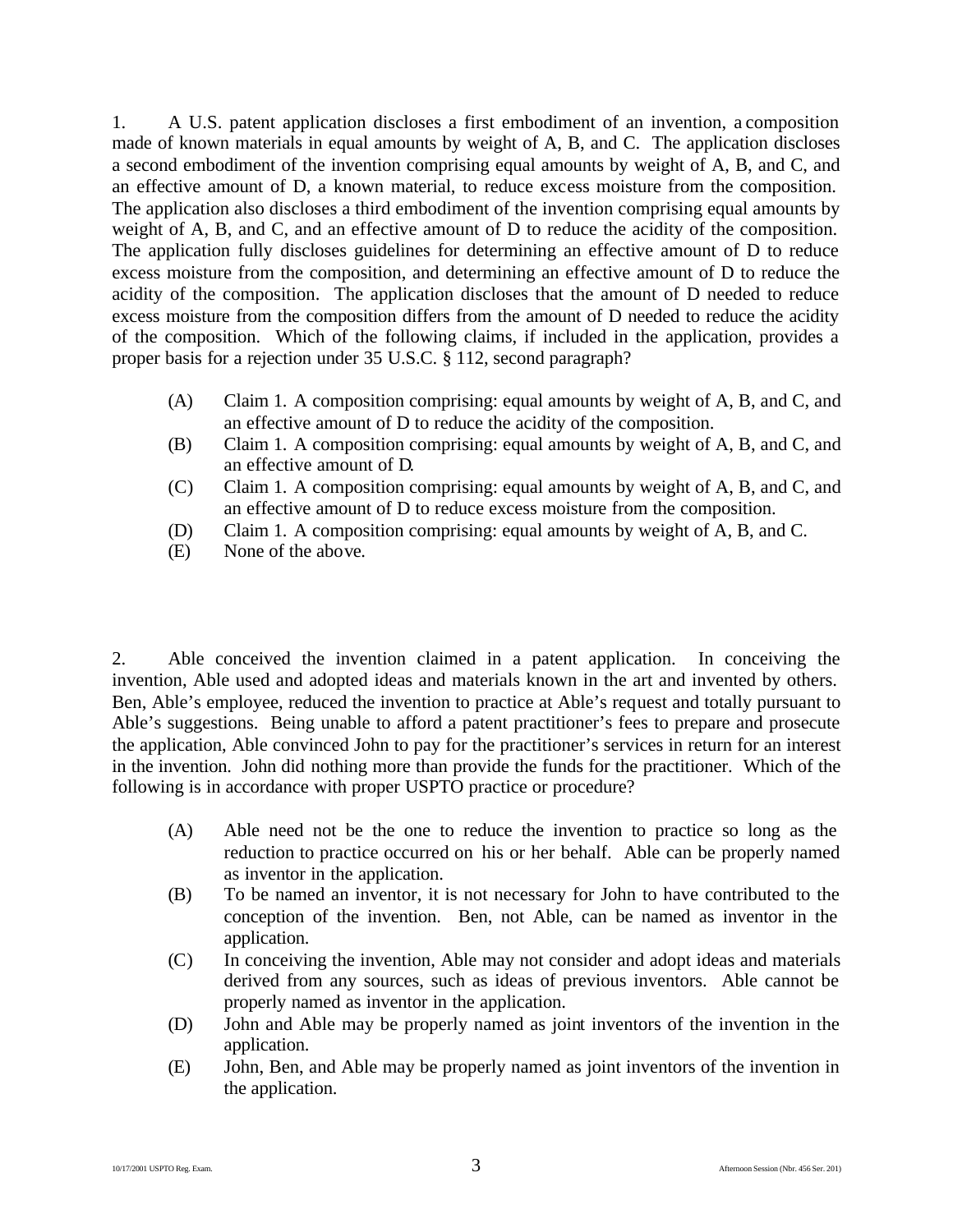3. Practitioner Smith filed a utility patent application on January 5, 2001, with informal drawings. Upon review of the drawings, the USPTO concluded that the drawings were not in compliance with the 37 CFR 1.84(a)(1) and (k), and were not suitable for reproduction. In an Office communication, Smith was notified of the objection and given two months to correct the drawings so that the application can be forwarded to a Technology Center for examination. Which of the following complies with USPTO practices and procedures for a complete *bona fide* attempt to advance the application to final action?

- (A) Smith timely files a response requesting that the objections to the drawings be held in abeyance until allowable subject matter is indicated.
- (B) Smith timely files a response requesting that the objections to the drawings be held in abeyance since the requirement increases up-front costs for the patent applicant, and the costs can be avoided if patentable subject matter is not found.
- (C) Smith timely files a response requesting that the objections to the drawings be held in abeyance until fourteen months from the earliest claimed priority date.
- (D) Smith timely files a response correcting the drawings to comply with 37 CFR 1.84(a)(1) and (k), and making them suitable for reproduction.
- (E) All of the above.

4. In 1996, Sydney, while vacationing at the North Pole, invents a new method of ice fishing using a solar powered fishhook with a transmission device for indicating the presence of a fish. For 5 years, Sydney practiced his invention exclusively at the North Pole, outside of the United States, its possessions, or its territories or any WTO or NAFTA country. He showed his invention to only one person, his friend Charlie, while Charlie was visiting him at the North Pole in June 2001. Charlie spoke to no one in the United States about the idea and crafted a near duplicate and began to publicly use it upon his return to Wisconsin in September 2001. On October 18, 2001, Sydney telephones you and complains to you that Charlie, the only person who has ever seen Sydney's device, has begun using his device. In the October 18, 2001 phone conversation, Sydney asks you for advice as to the filing of a patent application. Which of the following is the best advice for Sydney?

- A) The witnessing of the fishhook by Charlie in June 2001 constitutes knowledge of the invention, and claims directed to Sydney's invention could be properly rejected under 35 U.S.C. §102(a).
- B) Use of the device in Wisconsin constitutes public use and since Sydney cannot establish prior invention through activities at the North Pole, he is precluded from antedating the date of the first public use in the United States.
- C) Since Sydney invented the fishing device in 1996, he is the prior inventor and can overcome the first date of public use by Charlie by filing a 37 CFR1.131 affidavit or declaration.
- D) Since Charlie first used the fishing device in the United States, Charlie may file a patent application.
- E) Since Charlie's public use in Wisconsin was not authorized, Sydney may still file a patent application on the fishing device.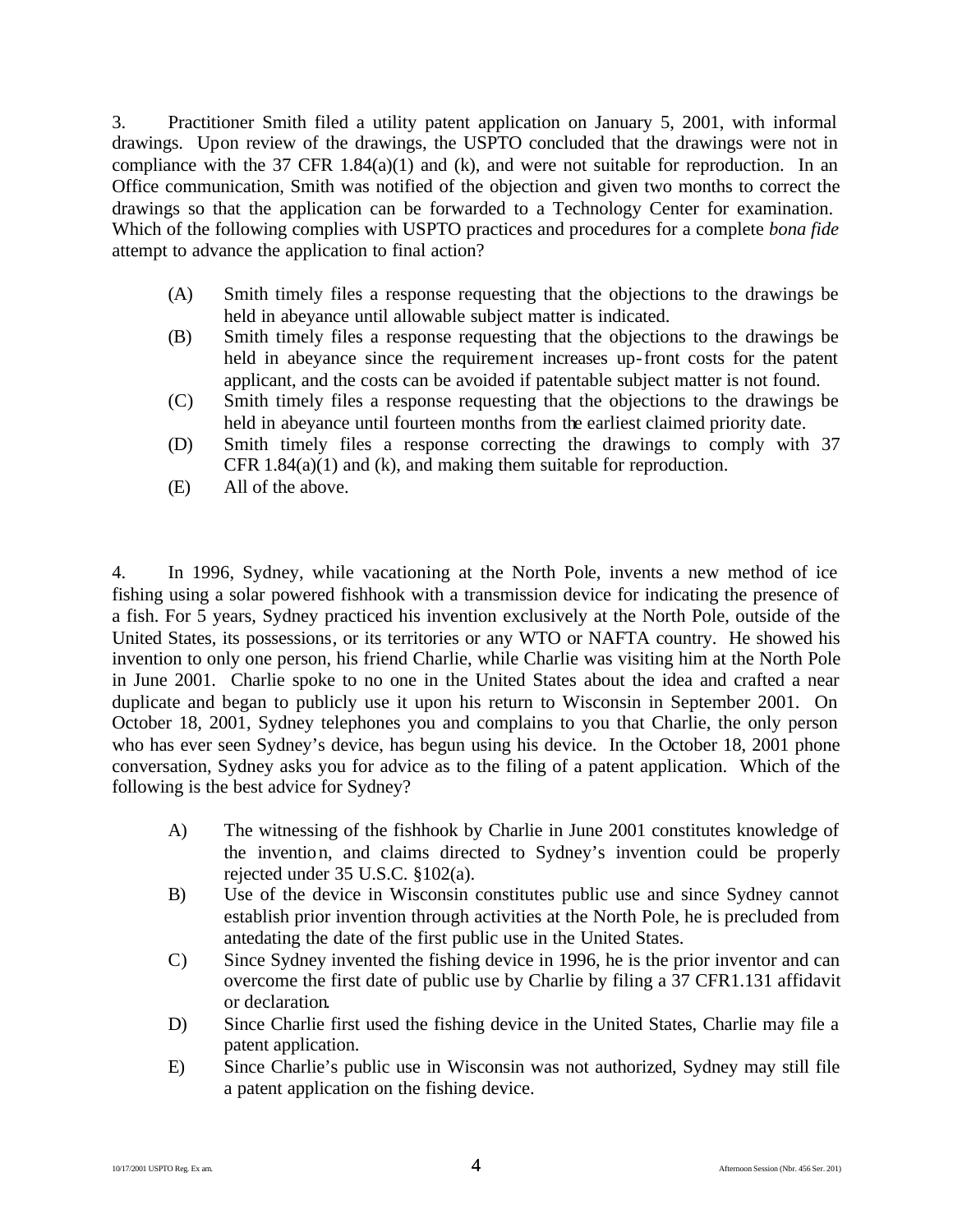5. You are a registered patent agent with a busy patent practice in Arlington, Virginia. You are scheduled to leave for a long-awaited three-week trip to the Galapagos Islands on Friday, October 19, 2001. You recently completed a draft of a provisional patent application and forwarded it to the client for review and comment. On October 12 you left a message with the President of your client, a company, reminding her of your trip and inquiring about the status of her review. She returns your message on Wednesday, October 17 and informs you for the first time that the provisional patent application relates to an invention upon which the continued success of her business depends and that she first offered the invention for sale on October 21, 2000. She also informs you that the provisional application is ready for filing, but that she will be unable to forward to you a declaration signed by the inventors for at least four weeks. Understandably, you wish to make absolutely certain that the provisional application, having ten pages of specification, and three sheets of drawings, is properly filed with the USPTO and accorded a filing date before you leave for your trip, and that you are timely informed should anything be omitted. Which of the following scenarios provides the best evidence that the USPTO has received the provisional application with no missing parts, and the application is accorded a filing date?

- (A) You promptly hand-carry the provisional application, an application data sheet, and the appropriate filing fee to the USPTO Customer Service Window. You file these materials and have the attendant date stamp a card reciting that the deposited document is a new application and reciting the title of the invention and listing the names of the inventors.
- (B) You promptly mail the provisional application, an application data sheet, and the appropriate filing fee to the official USPTO address employing a proper Certificate of Mailing in accordance with 37 CFR 1.8.
- (C) You promptly mail the provisional application, an application data sheet and the appropriate filing fee to the official USPTO address employing Express Mail Post Office to Addressee service of the U.S. Postal Service in accordance with 37 CFR 1.10.
- (D) You promptly mail the provisional application to the official USPTO address accompanied by a Return Postcard identifying the type of deposited document as a new patent application and reciting the title of the invention and listing the names of the inventors.
- (E) You promptly hand-carry the provisional application and an application data sheet to the USPTO Customer Service Window. You file these materials and have the attendant date stamp a card reciting the title of the invention, the names of the inventors, and listing the number of pages of the cover sheet, the number of pages of specification, and the number of sheets of drawings.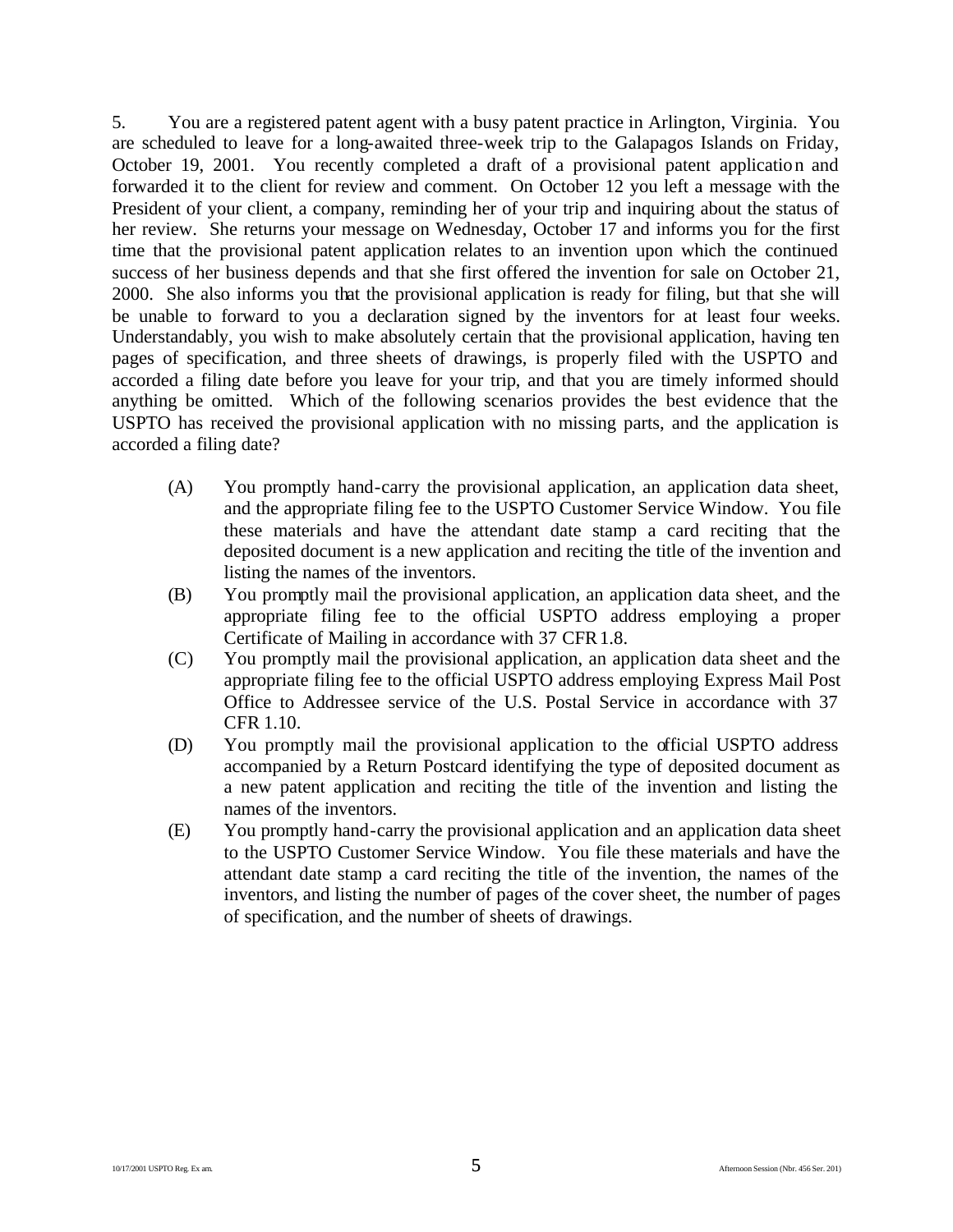6. An examiner has advanced a reasonable basis for questioning the adequacy of the enabling disclosure in the specification of your client's patent application, and has properly rejected all the claims in the application. The claims in the application are drawn to a computer program system. In accordance with proper USPTO practice and procedure, the rejection should be overcome by submitting

- (A) factual evidence directed to the amount of time and effort and level of knowledge required for the practice of the invention from the disclosure alone.
- (B) arguments by you (counsel) alone, inasmuch as they can take the place of evidence in the record.
- (C) an affidavit under 37 CFR 1.132 by an affiant, who is more than a routineer in the art, submitting few facts to support his conclusions on the ultimate legal question of sufficiency, *i.e.*, that the system "could be constructed."
- (D) opinion evidence directed to the ultimate legal issue of enablement.
- (E) patents to show the state of the art for purposes of enablement where these patents have an issue date later than the effective filing date of the application under consideration.

7. Izzy decides one day that the hydrogen fuel cell research in which he is engaged shows great potential and retains the services of a patent law firm. A patent application is promptly prepared and filed in the USPTO disclosing and claiming a hydrogen fuel cell wherein the electrodes employed to catalyze the hydrogen gas into positive ions and negative ions consist of a platinum catalyst. The original claims are fully supported by the application as filed. Two preliminary amendments are submitted after the original filing, but prior to initial examination. In the first preliminary amendment, the specification, but not the claims, is amended to recite that the electrodes may consist of a niobium catalyst. In the second preliminary amendment, the specification and the claims are amended to recite that the electrodes may consist of an iridium catalyst. In the first Office action, the examiner determined that both amendments involve new matter and required their cancellation. In addition, the examiner rejected all the claims under 35 U.S.C. § 112, first paragraph on the ground that they recited elements without support in the original disclosure. Ultimately, the examiner issued a Final Rejection on the same basis. Based upon proper USPTO practice and procedure, which of the following is correct?

- (A) Review of the determination that both the first preliminary amendment and the second preliminary amendment contain new matter is by appeal.
- (B) Review of the determination that both the first preliminary amendment and the second preliminary amendment contain new matter is by petition.
- (C) Review of the determination that the first preliminary amendment contains new matter is by appeal, and review of the determination that the second preliminary amendment contains new matter is by petition.
- (D) Review of the determination that the first preliminary amendment contains new matter is by petition, and review of the determination that the second preliminary amendment contains new matter is by appeal.
- $(E)$  (A),  $(B)$ ,  $(C)$ , and  $(D)$ .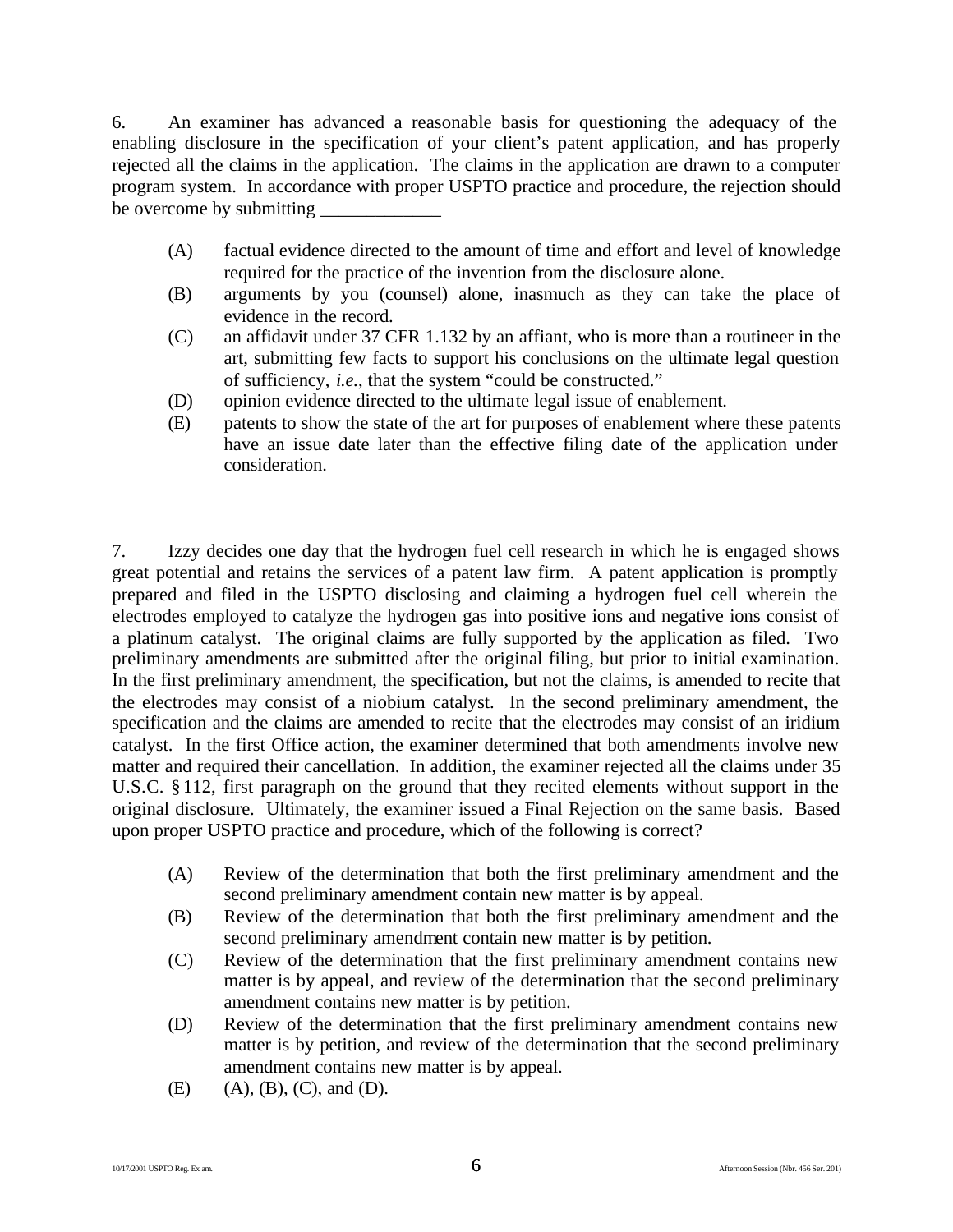8. Select from the following an answer which completes the following statement, such that the completed statement accords with proper USPTO practice and procedure: "When the reference in question is a noncommonly owned U.S. patent claiming the same invention as applicant, and its issue date is \_\_\_\_\_\_\_\_\_\_\_\_\_\_\_\_\_\_\_\_\_"

- (A) less than one year prior to the presentation of claims to that invention in the application being examined, applicant's remedy, if any, is by way of requesting an interference.
- (B) exactly one year prior to the presentation of claims to that invention in the application being examined, applicant's remedy, if any, is by way of requesting an interference.
- (C) more than one year prior to the presentation of claims to that invention in the application being examined, applicant's remedy, if any, is by way of requesting an interference.
- (D) less than one year prior to the presentation of claims to that invention in the application being examined, applicant's remedy, if any, is by way of affidavit or declaration "swearing back" of reference.
- (E) less than one year prior to the presentation of claims to that invention in the application being examined, applicant's remedy, if any, is by way of affidavit or declaration traversing the ground of rejection.

9. Bill was working toward a Ph.D. in physics from a university in Japan. As part of his doctoral program, Bill prepared (in Japanese) a thesis directed to his work in the semiconductor field. Following approval of the thesis by his faculty advisor on December 21, 2000, the sole copy of Bill's thesis was placed on the shelves of the university library on January 29, 2001, where it was accessible to the faculty and students of the university as well as to the general public. At that time, the thesis was indexed in a general user's catalog maintained locally at the university library by author, title and subject. On March 4, 2001, the general user's catalog was made freely available on an Internet web page maintained by the university. Which of the following statements is most correct?

- (A) Bill's thesis may be used under 35 U.S.C. § 102(b) as a prior art printed publication against a United States application for patent filed January 4, 2002.
- (B) Bill's thesis may be used under 35 U.S.C. § 102(b) as a prior art printed publication against a United States application for patent filed February 19, 2002.
- (C) Bill's thesis may be used under 35 U.S.C. § 102(b) as a prior art printed publication against a United States application for patent filed March 6, 2002.
- (D) Each of statements (B) and (C) is correct.
- (E) Because the thesis was written in Japanese, it cannot be a prior art printed publication against a United States application for patent.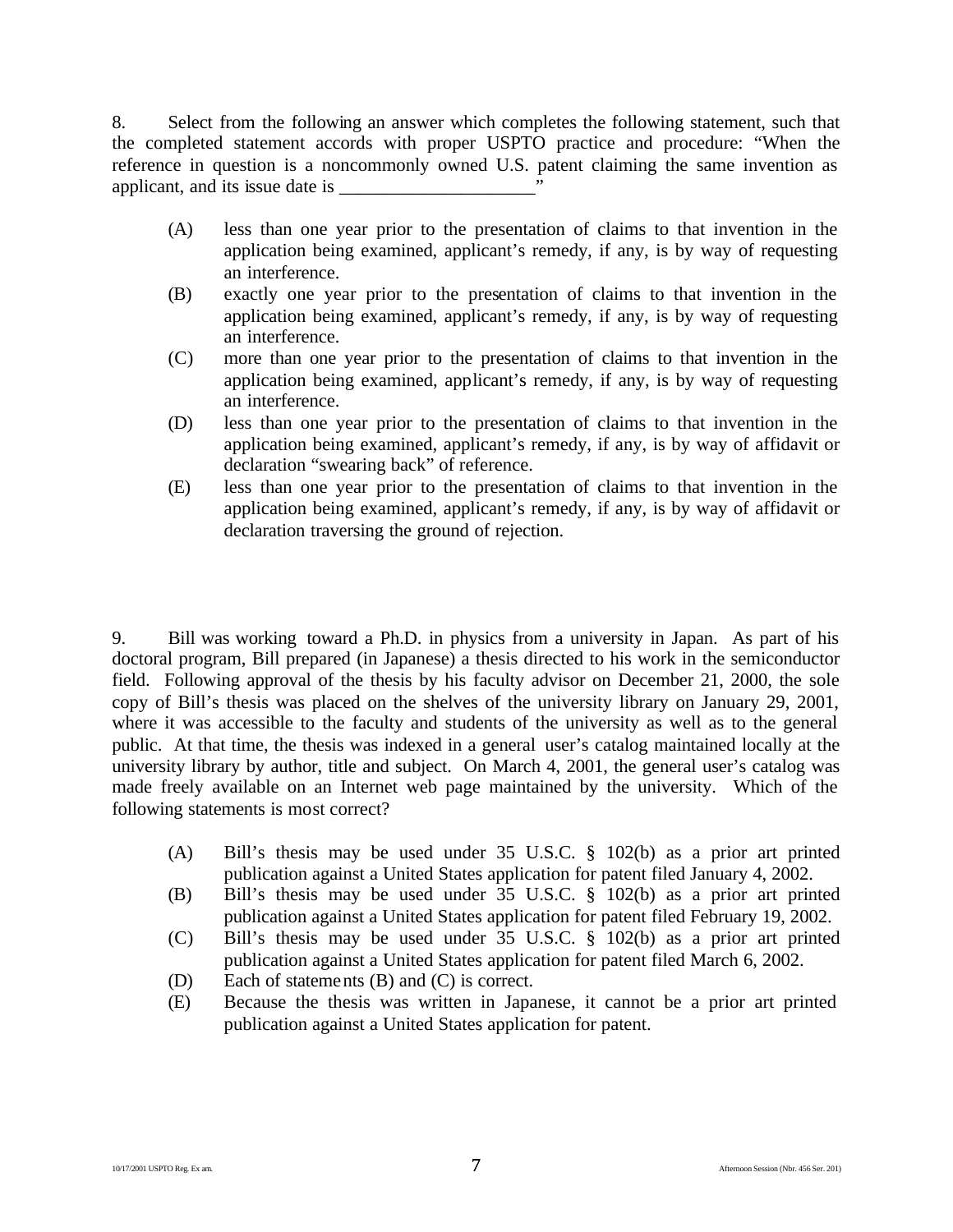10. Harriet filed a nonprovisional patent application in the USPTO containing a written assertion of small entity status. Based upon proper USPTO practice and procedure, which of the following statements is correct?

- (A) If Harriet files a related, continuing application wherein small entity status is appropriate and desired, it will not be necessary to specifically establish assertion of such status in the continuing application.
- (B) If Harriet files a related, reissue application wherein small entity status is appropriate and desired, it will be necessary to specifically establish assertion of such status in the reissue application.
- (C) If Harriet files a related, divisional application under 37 CFR 1.53, wherein small entity status is appropriate and desired, it will not be necessary to specifically establish assertion of such status in the divisional application.
- (D) If Harriet refiles her application as a continued prosecution application under 37 CFR 1.53(d), wherein small entity status is appropriate and desired, it will not be necessary to specifically establish assertion of such status in the continued prosecution application.
- (E) If Harriet subsequently assigns her rights to another party for whom small entity status is appropriate and desired, it will be necessary to specifically re-establish assertion of such status.

11. A patent application filed in the USPTO contains the following three original claims, including product by process Claim 3:

Claim 1. A method for making an Ethernet cable comprising the steps of A, B and C. Claim 2. The method of claim 1, further characterized by the step of D. Claim 3. The Ethernet cable as in any one of the preceding claims.

In the first Office action, the examiner objects to Claim 3 as being an improper dependent claim and requires cancellation of the claim. Following proper USPTO practices and procedures, which of the following replies best overcomes the examiner's objection and provides the client with the broadest range of patent protection?

- (A) Cancel Claim 3. Add Claim 4, which reads: "An Ethernet cable made by a process comprising the steps of A, B and C." Add Claim 5, which reads: "An Ethernet cable made by a process comprising the steps of A, B, C and D."
- (B) Amend Claim 3 to read: "The Ethernet cable as made by the process set forth in claims 1-2."
- (C) Cancel Claim 3.
- (D) Cancel Chaim 3 and add Claim 4, which reads: "An Ethernet cable made by a process comprising the steps of A, B and C."
- (E) Cancel Claim 3 and add Claim 4, which reads: "An Ethernet cable made by a process comprising the steps of A, B, C and D."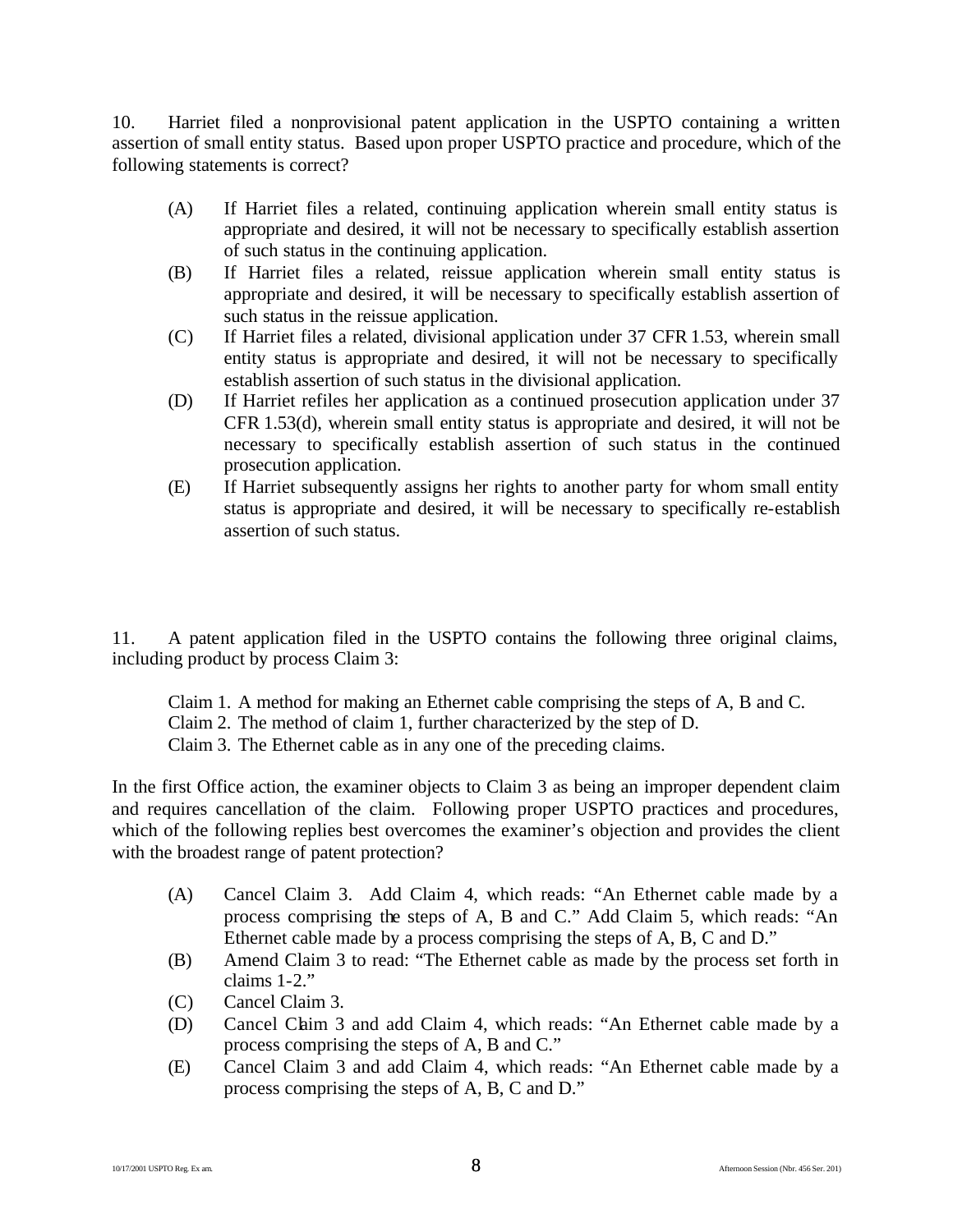12. Mike and Mary jointly invented a cornhusk peeler. Mary invented a wrap around handle for the peeler that keeps the hand protected. Mike invented the portion that engages the cornhusk and removes the cornhusk without damaging the kernels. An application is filed and eighteen months later the patent issues listing Mike and Mary as joint inventors with claims to a cornhusk peeler having the portions invented by both Mike and Mary. Mike and Mary have an argument and never speak or communicate in any way with each other again. Subsequently, Mary sells all of her ownership in the patent to Bird's Beak, who then records the assignment in the USPTO. Mike comes to you for advice as to what he can do. Which of the following is true?

- (A) Mike should file a reissue application in which he names only himself as inventor and claims only the cornhusk-removing portion. Mike can then sue Bird's Beak to prevent them from manufacturing a device with the cornhusk-removing portion.
- (B) Since Mary invented only the handle portion, she can assign only the rights in the invention concerning the handle. Consequently, Bird's Beak received only the right to manufacture the handles but not the cornhusk-removing portion.
- (C) Mike should attempt to void the assignment by Mary since the patent was jointly owned. It takes the consent of both parties to assign the rights in the invention.
- (D) Mike can file a reissue application, but only with the consent of Bird's Beak, because it takes both the remaining inventor (Mary) and the assignee (Bird's Beak) to consent to the filing of a reissue application.
- (E) Mike may void the assignment to Bird's Beak by filing a disclaimer signed only by Mike disclaiming all claims directed to the portion of the invention that Mary developed.

13. Which of the following statements about the disclosure of the utility of an invention is true in accordance with proper USPTO practice and procedure?

- (A) A claimed utility invention that is disclosed to be neither a machine, an article of manufacture, a composition, nor a process is patentable in accordance with the patent law.
- (B) In a patent application claiming a compound, a disclosure by the applicant that the compound may be useful in treating unspecified disorders would be sufficient to define a specific utility for the compound.
- (C) In a patent application claiming a compound, a disclosure by the applicant that the compound has "useful biological" properties, would be sufficient to define a specific utility for the compound.
- (D) In a patent application claiming a compound, a disclosure by the applicant that the compound has a specific biological activity and reasonably correlates that activity to a disease condition would be sufficient to define a specific utility for the compound.
- (E) If a claimed invention does not have utility, the specification nevertheless can enable one to use it.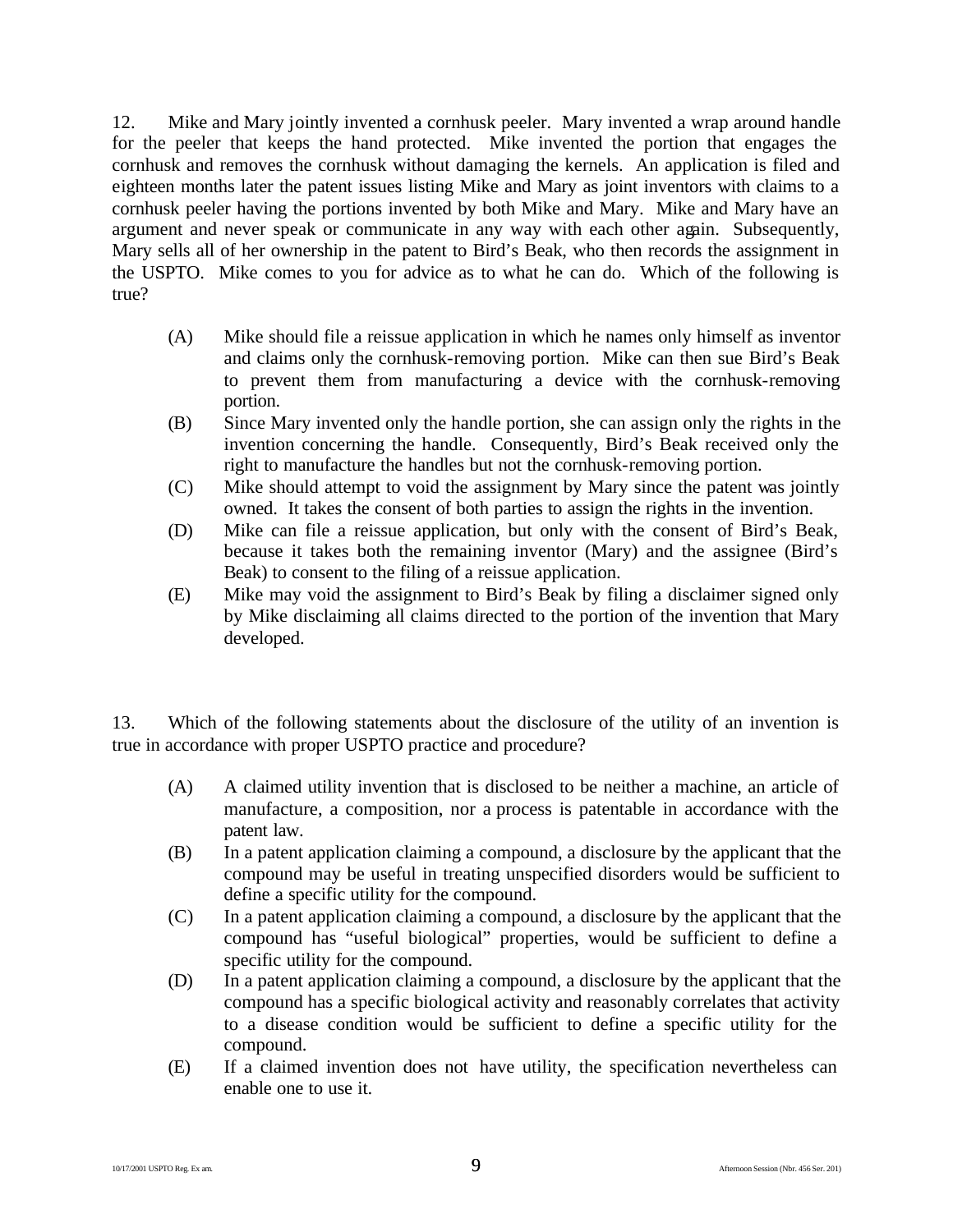The following facts apply to Questions 14 through 16.

Thomas filed a nonprovisional utility patent application in the USPTO on February 8, 2001. The application as filed included a specification and claims in compliance with 35 U.S.C. §112, three sheets of publication quality drawings, an abstract of the disclosure, and an application data sheet listing the name and address of the inventor. The application was initially filed without an executed inventor's oath or declaration and without the required filing fee. The Office issued a "Notice to File Missing Parts – Filing Date Granted" on April 2, 2001. The Notice informed Thomas that he must submit an executed oath or declaration by the inventor, pay the required filing fee, and pay a surcharge for late submission of these items within two (2) months of the date of the Notice. Thomas received the Notice on April 9, 2001.

Thomas was occupied with other matters and did not file a reply in full compliance with the Notice until September 3, 2001. A Petition for a three-month extension of time and all required fees accompanied the reply.

A first substantive Office action on the merits of the application issued January 21, 2002 and set a three-month shortened statutory time period for reply. All pending claims were rejected on the basis of prior art. Thomas filed a fully responsive Amendment on April 15, 2002, and a final Office action issued September 12, 2002 with a three-month shortened statutory period for reply. The final Office Action allowed certain claims and rejected other claims on substantially the same grounds set forth in the first Office action. Thomas filed a Notice of Appeal on October 21, 2002 and an Appeal Brief on April 18, 2003. A Petition for extension of time and proper authorization to charge a deposit account for any required fees accompanied the Appeal Brief.

An Examiner's Answer issued on May 2, 2003, and Thomas filed a Reply Brief on May 15, 2003. The Board of Patent Appeals and Interferences affirmed the Examiner's rejections on September 17, 2003. With regard to the allowed claims, a Notice of Allowance and Issue Fee Due was mailed October 3, 2003. Thomas paid the Issue Fee on October 20, 2003 and the patent issued March 23, 2004.

14. The Director of the U.S. Patent and Trademark Office determined that Thomas failed to engage in reasonable efforts to conclude prosecution of the application from January 21, 2003 to April 18, 2003. Which of the following statements is most true?

- (A) Thomas is entitled to no patent term adjustment because the Patent Term Guarantee Act of 1999 does not apply to Thomas' patent application.
- (B) Although the Patent Term Guarantee Act of 1999 applies to Thomas' application, Thomas forfeited any patent term adjustment by failing to engage in reasonable efforts to conclude prosecution of the application from January 21, 2003 to April 18, 2003.
- (C) Thomas is entitled to a patent term adjustment of approximately two (2) months because the application was pending for more than three (3) years.
- (D) By responding to the Notice to File Missing Parts approximately three (3) months after the deadline set by the USPTO, Thomas reduced any patent term adjustment by approximately three (3) months.
- (E) Statements (A), (B), (C) and (D) are each incorrect.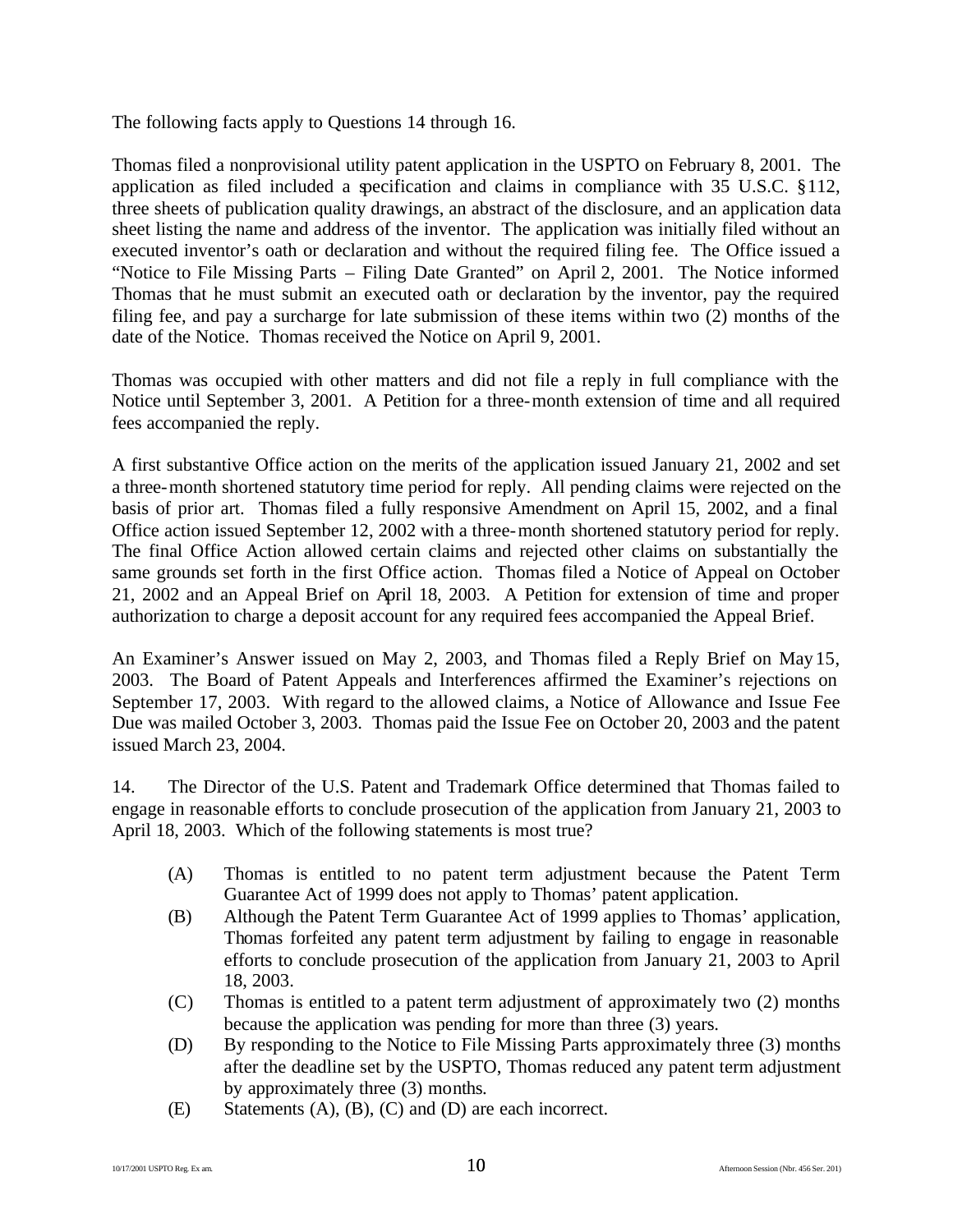15. In the facts set forth in connection with the preceding question, what, if any, extension of time was required by Thomas for filing an Appeal Brief on April 18, 2003?

- (A) A two-month extension of time was required.
- (B) A three-month extension of time was required.
- (C) A four-month extension of time was required.
- (D) No extension of time was available and the Appeal Brief should have been rejected because it was filed more than six months after the final Office action issued.
- (E) No extension of time was available and the Appeal Brief should have been rejected because it was filed more than six months after the Notice of Appeal was filed.

16. In addition to the facts set forth in connection with the previous two questions, Thomas' application had not and would not be the subject of an application filed in another country, or under a multilateral international agreement, that requires publication of applications eighteen months after filing. At the time he filed his application in the USPTO, Thomas submitted a nonpublication request and supporting materials that fully complied with all requirements for nonpublication of the application at 18 months. Which of the following statements is most correct?

- (A) Thomas may rescind his nonpublication request at any time.
- (B) By requesting nonpublication of the application, Thomas "opted out" of the statutory framework for patent term adjustment and, therefore, no patent term adjustment is available.
- (C) Submission of the nonpublication request does not affect any patent term adjustment that might be available to Thomas.
- (D) Statements (A) and (C) are true.
- (E) Statements (B) and (C) are true.

17. There are many factors to be considered when determining whether there is sufficient evidence to support a determination that a disclosure does not satisfy the enablement requirement and whether any necessary experimentation is "undue." Which of the following are among the factors for determining whether necessary experimentation is "undue"?

- (A) The breadth of the claims.
- (B) The nature of the invention.
- (C) The state of the prior art.
- (D) The level of one of ordinary skill.
- $(E)$  (A),  $(B)$ ,  $(C)$  and  $(D)$ .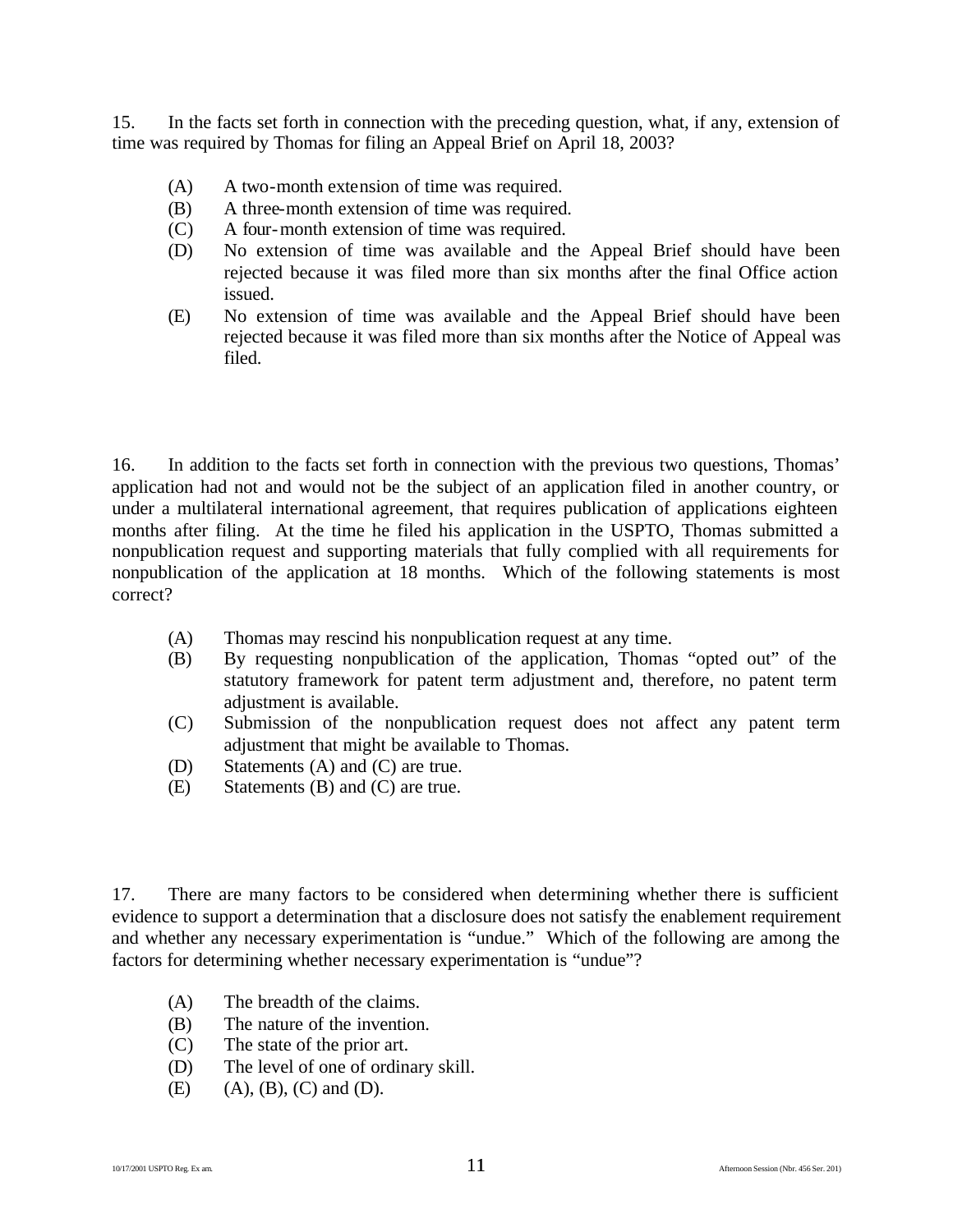18. Claims 1 and 2 in a patent application state the following:

Claim 1. An apparatus for sitting comprising:

- (i) a square shaped base member;
- (ii) four elongated members mounted to the bottom of the base member; and
- (iii) a circular back member mounted to the base member.
- Claim 2. An apparatus as in claim 1, further comprising a spring connected to the back member and to the base member.

Which, if any, of the following claims fully supported by the specification and presented in the application, is in accordance with USPTO rules and procedure?

- (A) Claim 3. An apparatus as in claim 1, wherein the base member is rectangularly shaped.
- (B) Claim 3. An apparatus as in claim 2, wherein the wheels connected to each of the elongated members are plastic.
- (C) Claim 3. An apparatus as in any of the preceding claims, in which the circular back member is wooden.
- (D) Claim 3. An apparatus as in the preceding claims, further comprising a pressuresensing device connected to the base member.
- (E) None of the above.

19. In accordance with proper USPTO practice and procedure, which of the following statements is true?

- (A) Where sole patent applicant Able claims his invention in a Jepson-type claim, and the specification discloses that the subject matter of the preamble was invented by Baker before applicant's invention, the preamble is properly treated as prior art.
- (B) Where the sole patent applicant Able claims his invention in a Jepson-type claim, and the specification makes it clear that the claimed invention is an improvement on Able's own prior invention, which Able discovered less than one year before the filing date of the application, the preamble in the claim is properly treated as prior art.
- (C) Where the sole patent applicant Able claims his invention in a Jepson-type claim, and the specification makes it clear that the claimed invention is an improvement on an invention that Able discovered and publicly used and commercially sold by Able in Texas for several years before the filing date of the application, the preamble in the claim cannot properly be treated as prior art.
- (D) Where the sole applicant, Baker, states that something is prior art, the statement can be taken as being admitted prior art only if corroborated by objective evidence proffered by Baker, or found by the examiner.
- (E) No claim, including a Jepson-type claim, carries with it an implied admission that the elements in the preamble are old in the art.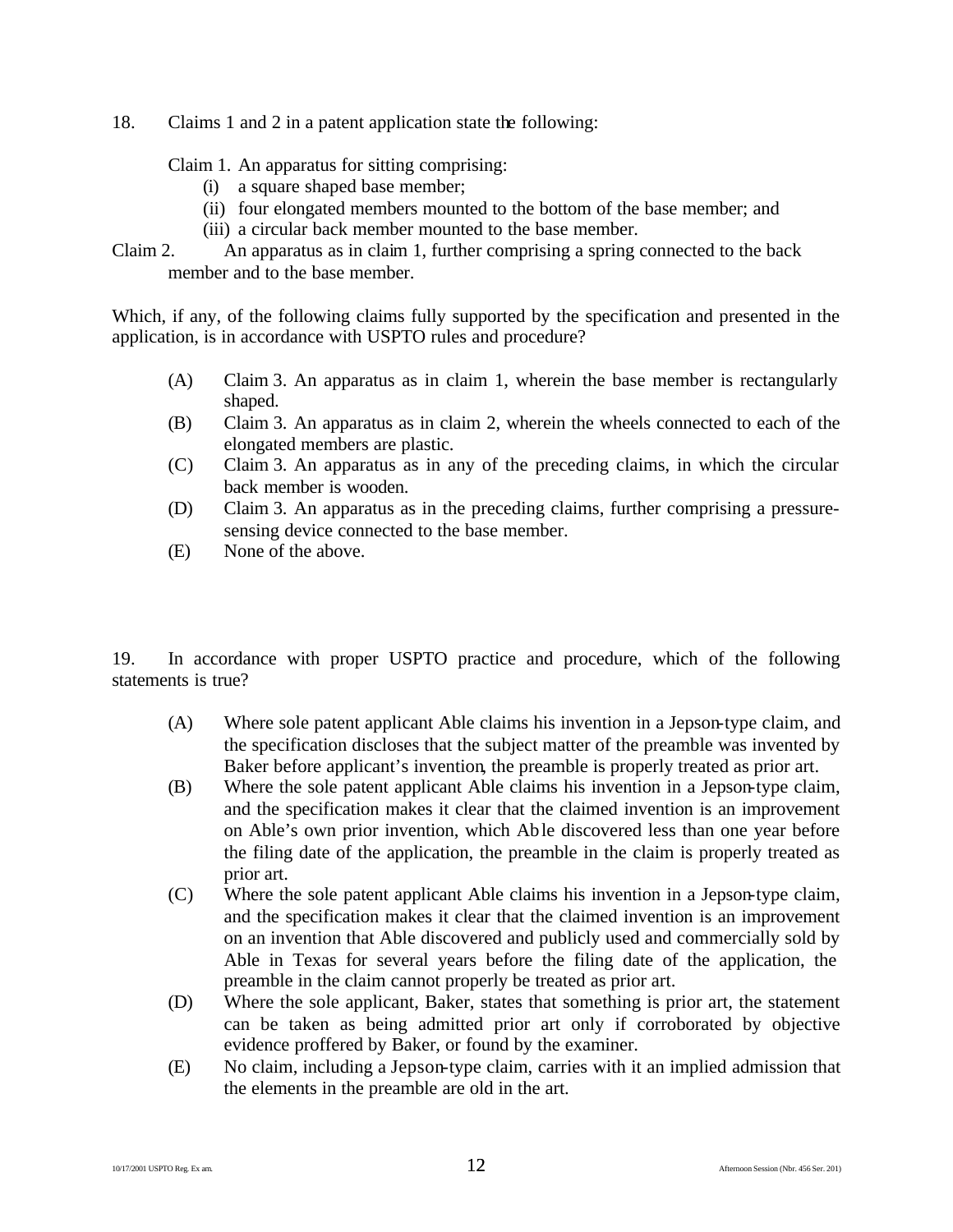- 20. Which of the following is true?
	- (A) In rejecting claims the examiner may rely upon facts within his own personal knowledge, unless the examiner qualifies as an expert within the art, in which case he is precluded from doing so, since only evidence of one of ordinary skill in the art is permitted.
	- (B) If an applicant desires to claim subject matter in a reissue which was the same subject matter waived in the statutory invention registration of another, the applicant is precluded by the waiver from doing so, even though the applicant was not named in the statutory invention registration.
	- (C) If an applicant, knowing that the subject matter claimed in his patent application was on sale in Michigan and sales activity is a statutory bar under 35 U.S.C. § 102(b) to the claims in his application, nevertheless withholds the information from the patent examiner examining the application, and obtains a patent including the claims in question, the applicant may remove any issue of inequitable conduct by filing a request for reexamination based on the sales activity.
	- (D) An applicant for a patent may overcome a statutory bar under 35 U.S.C. §102(b) based on a patent claiming the same invention by acquiring the rights to the patent pursuant to an assignment and then asserting the assignee's right to determine priority of invention pursuant to 37 CFR 1.602.
	- (E) None of the above.

21. An application, filed September 20, 2001, has not yet been examined. All claims in the application are drawn to a single invention. Which of the following, submitted (independently of each other) by a registered practitioner of record with an otherwise proper petition to make the application special, properly results in the application being advanced out of turn for examination?

- (A) A statement under 37 CFR 1.102 explaining how the invention contributes to the restoration of the basic life-sustaining elements to enhance the quality of the environment, without the petition fee set forth in 37 CFR 1.17(h).
- (B) A search made by a foreign patent office, one copy each of the references deemed most closely related to the subject matter encompassed by the claims, a detailed discussion of the references that points out with the particularity required by 37 CFR 1.111(b) and (c) how the claimed subject matter is patentable over the references, and the petition fee set forth in 37 CFR 1.17(h).
- (C) A doctor's certificate demonstrating that the applicant's health is such that he might not be available to assist in the prosecution of the application if it were to run its normal course, without the petition fee set forth in 37 CFR 1.17(h).
- (D) A birth certificate showing that applicant is 65 years of age, without the petition fee set forth in 37 CFR 1.17(h).
- (E) All of the above.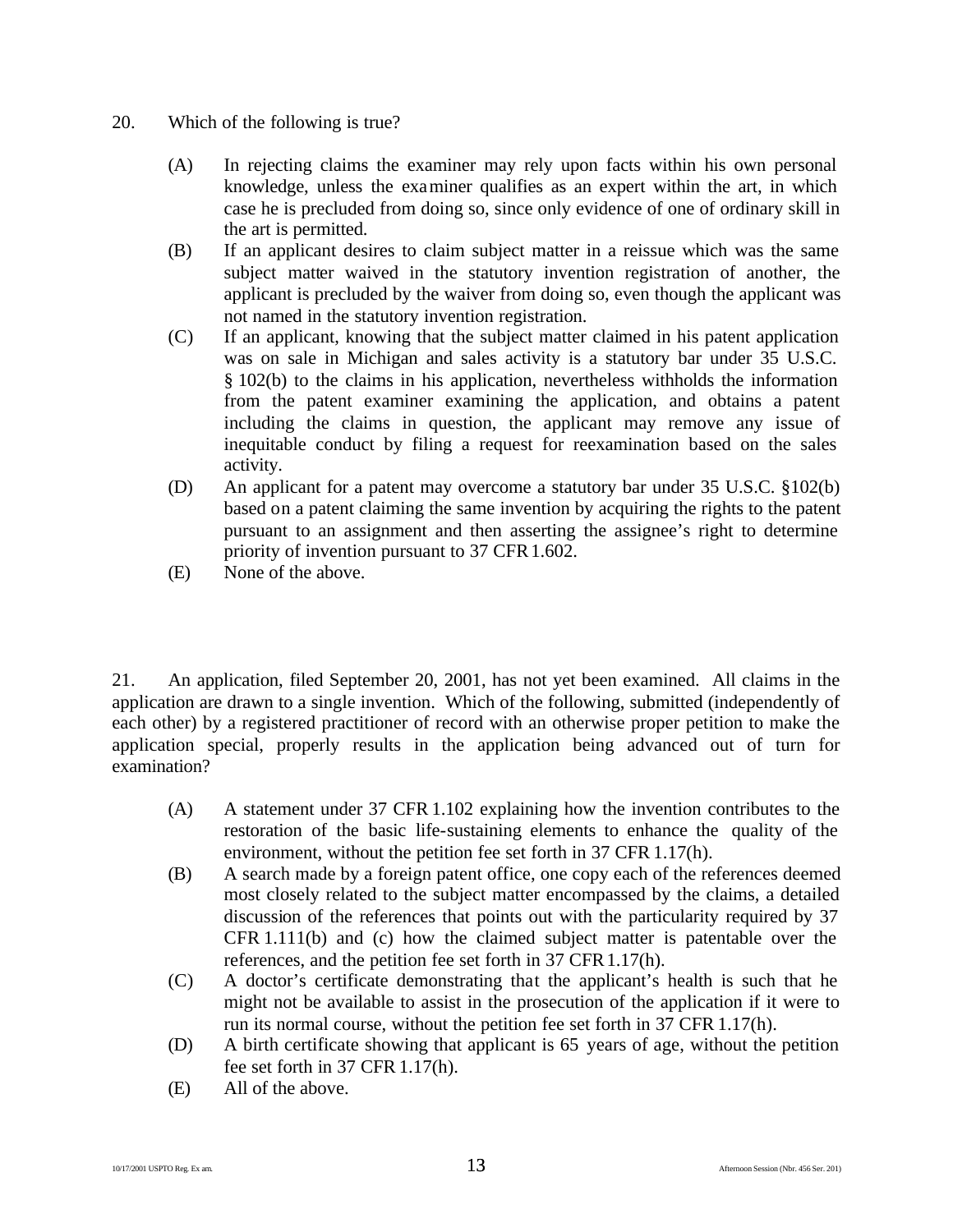22. To satisfy the written description requirement of the first paragraph of 35 U.S.C. § 112, an applicant must show possession of the invention. An applicant's lack of possession of the invention may be evidenced by:

- (A) Original claims which recite an essential feature where the feature is not described in the specification or the claims, and is not conventional in the art or known to one of ordinary skill in the art.
- (B) A specification of a patent application that describes the claimed invention with all of its limitations using such descriptive means as words, structures, figures, diagrams, and formulas that fully set forth the claimed invention.
- (C) A specification of a patent application that describes an actual reduction to practice of the claimed invention.
- (D) An amendment to a claim seeking to add a limitation that is supported in the specification through implicit or inherent disclosure.
- (E) An amendment to a claim seeking to correct an obvious error by the appropriate correction.

23. Greene is a registered patent agent employed by an intellectual property law firm located in Arlington, Virginia. Greene is awakened at 5:30 AM one morning by a frantic call from Whyte, a senior partner at the law firm. Whyte informs Greene that Whyte has an examiner interview scheduled for 3:00 PM that day in connection with an important patent application Whyte is handling. However, a family emergency arose during the night and Whyte will not be able to attend the interview. It is also the last day of the statutory six-month period for reply, so the interview cannot be rescheduled. Whyte requests that Greene conduct the examiner interview for Whyte and, based on the outcome of the interview, file appropriate papers with the Patent Office. Whyte tells Greene exactly where Greene can locate the file in Whyte's office. Greene has not been given a power of attorney in the application, but has been given a power to inspect the Patent Office file for the application. Assuming Greene has adequate time to prepare for the interview and will competently represent the applicant, which of the following statements is true?

- (A) Greene must obtain either a written power of attorney from the applicant or a written associate power of attorney from Whyte before Greene can participate in the examiner interview.
- (B) Greene can participate in the interview if Greene brings along a copy of the application file and states to the examiner that Greene is authorized to represent the applicant.
- (C) Greene cannot participate in the examiner interview because Greene does not have an express power of attorney and has not previously made an appearance in the application.
- (D) A mere power to inspect is sufficient authority for an examiner to grant an interview involving the merits of an application.
- (E) Statements (B) and (D) are true.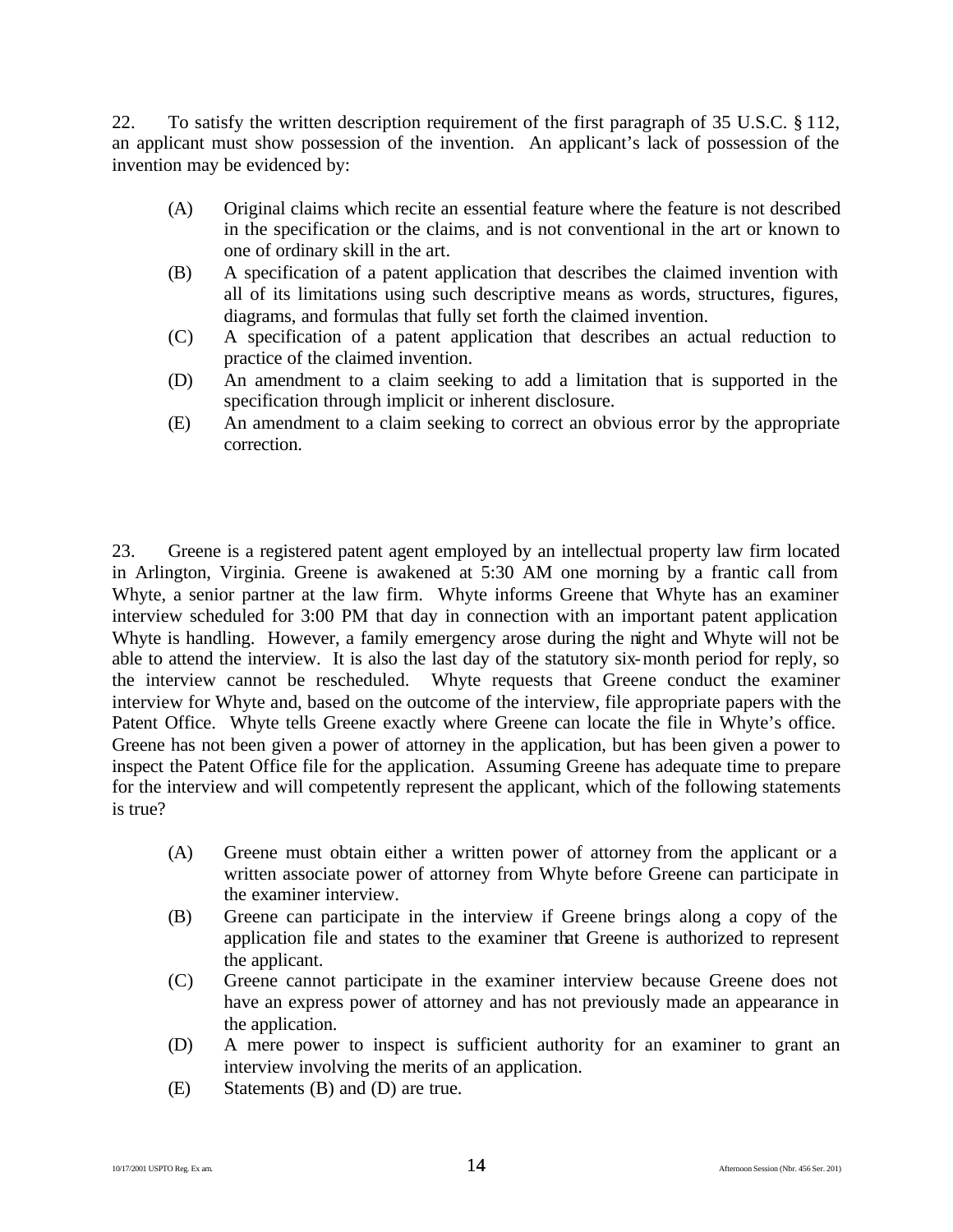24. Pete wants to file a protest against a patent application filed by a coworker. In the locker room at his place of employment, Pete overheard Sol talking about an application for a golf ball retriever. Pete feels that the invention strongly resembles a golf ball retriever device published in a 1995 edition of Popular Golf magazine. Pete comes to you to file a protest. Pete wants to know if it will be considered by the examiner, and if the applicant (Sol) is required to respond. Pete believes he heard Sol say the application was filed in May 2001, and wonders whether he should include evidence of fraud since Pete believes that his (Pete's) wife may have shown Sol the Popular Golf article. Which of the following is not accurate with respect to proper USPTO procedure in relation to applications filed on or after January 1, 2001?

- (A) Pete's protest against Sol's pending application will be referred to the examiner having charge of the subject matter involved provided Pete can adequately identify the application. Protests that do not adequately identify a pending patent application will be returned to the protestor and will not be further considered by the Office.
- (B) Pete's protest, provided it adequately identifies Sol's application, will be entered in the application file if: (1) the protest is submitted prior to the date the application was published or the mailing of a notice of allowance under § 1.311, whichever occurs first; and (2) the protest is either served upon Sol in accordance with §1.248, or filed with the Office in duplicate in the event service is not possible.
- (C) If Pete submits evidence that his wife gave Sol a copy of the Popular Golf article and contends that Sol fraudulently copied the device from that disclosed in the article, the examiner will generally not comment on the issues related to fraud.
- (D) Pete's protest, provided it adequately identifies Sol's application and is submitted prior to the date the application was published or the mailing of a notice of allowance under § 1.311, and which is either served upon Sol in accordance with § 1.248, or filed with the Office in duplicate in the event service is not possible, will be considered by the Office if the application is still pending when the protest and application file are brought before the examiner, and the protest includes: (1) a listing of the patents, publications, or other information relied upon; (2) a concise explanation of the relevance of each listed item; (3) a copy of each listed patent or publication or other item of information in written form or at least the pertinent portions thereof; and (4) an English language translation of all the necessary and pertinent parts of any non-English language patent, publication, or other item of information in written form relied upon.
- (E) If Pete files the protest before the final office action, Sol has a duty to respond to the issues raised by Pete's protest even in the absence of a request by the USPTO for comments. If such issues are not addressed, the issues will be deemed admitted.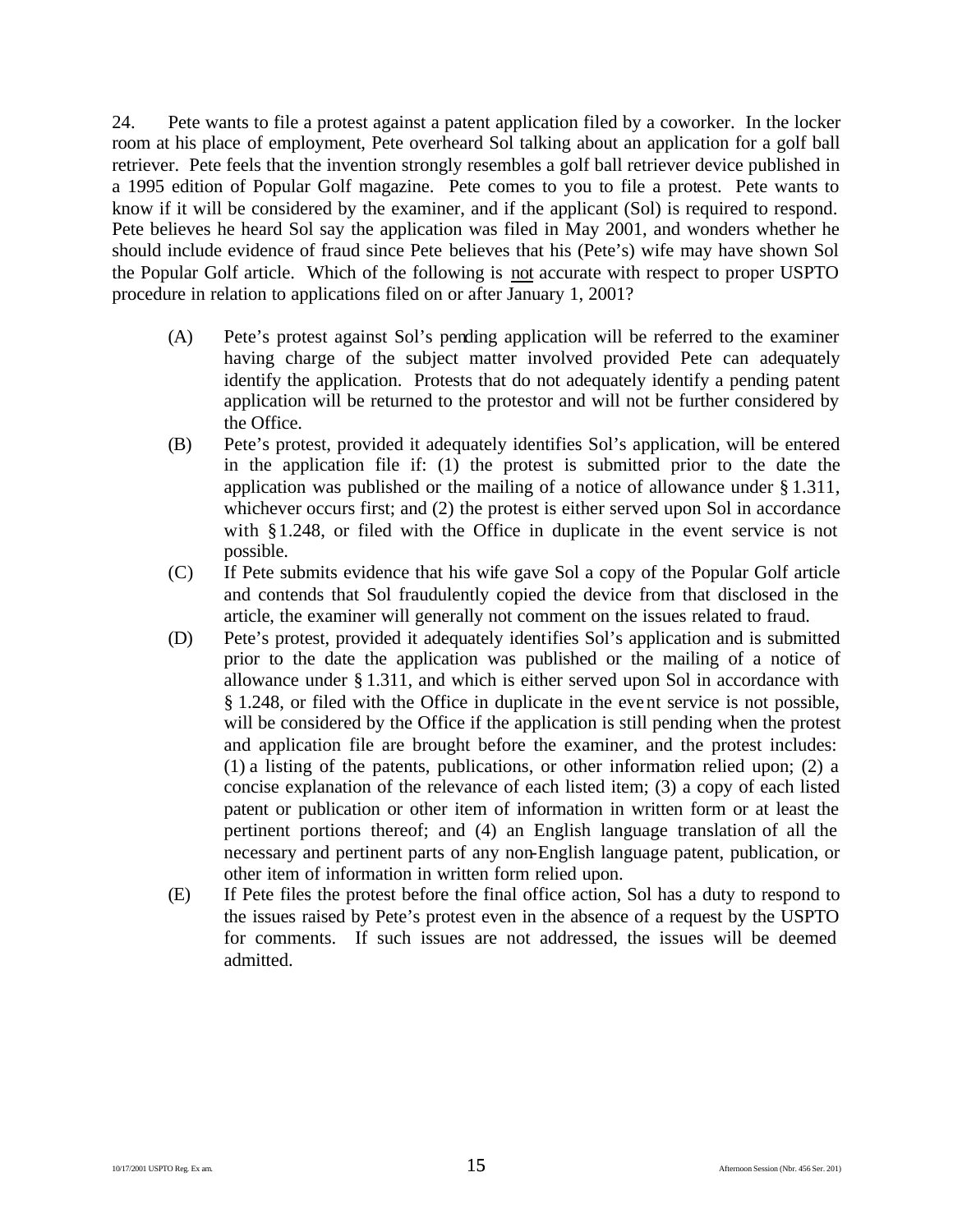25. In accordance with USPTO rules and procedure, in which of the following situations may an applicant file a request on or after August 16, 2000 for continued examination of a nonprovisional utility patent application with an earliest effective filing date of March 15, 1999?

- (A) The last Office action is a notice of allowance, the issue fee has been paid, and no petition to withdraw the application from issue has been granted.
- (B) The last Office action is a final action and the application is abandoned.
- (C) The last Office action is a non-final Office action containing a rejection of all claims under 35 U.S.C. § 102(b), and the applicant has filed no reply.
- (D) The last Office action is a notice of allowance, and after four months from the date of the notice of allowance, the issue fee has not been paid.
- (E) None of the above.

26. In a non-provisional utility patent application filed January 12, 1999, the examiner sends Applicant a final Office action dated February 14, 2001, rejecting claim 1 under 35 U.S.C. § 102(a), and objecting as to the form of claims 2 through 10. The examiner sets a three-month shortened statutory period for reply. According to USPTO rules and procedure, which of the following by Applicant ensures that the application does not go abandoned on Wednesday, August 15, 2001?

- (A) Mailing to the USPTO, using a certificate of mailing under 37 CFR 1.8, dated August 14, 2001, a petition and fee for an extension of three months, a request for a continued prosecution application, and the fee for a request for a continued prosecution application. The foregoing is received by the USPTO on August 17, 2001.
- (B) Mailing to the USPTO, using a certificate of mailing under 37 CFR 1.8, dated August 14, 2001, a petition and fee for an extension of three months, a request for continued examination with a submission that meets the reply requirements of 37 CFR 1.111, and the fee for a request for continued examination. The foregoing is received by the USPTO on August 17, 2001.
- (C) Mailing to the USPTO, using a certificate of mailing under 37 CFR 1.8, dated August 14, 2001, a petition and fee for an extension of three months. The foregoing is received by the USPTO on August 17, 2001. Also, telephoning the examiner on August 14, 2001 to discuss the rejections of claims in the final Office action, but without reaching an agreement with the examiner.
- (D) Mailing to the USPTO a petition and fee for an extension of three months, a request for continued examination with a reply that states, "Applicant requests that objections as to form be held in abeyance until allowable subject matter is indicated, at which time Applicant will reply to the rejection of claim 1," and the fee for a request for continued examination. The foregoing is received by the USPTO on August 14, 2001.
- (E) Each of items (A), (B), (C) and (D) would ensure that the application does not go abandoned on Wednesday, August 15, 2001.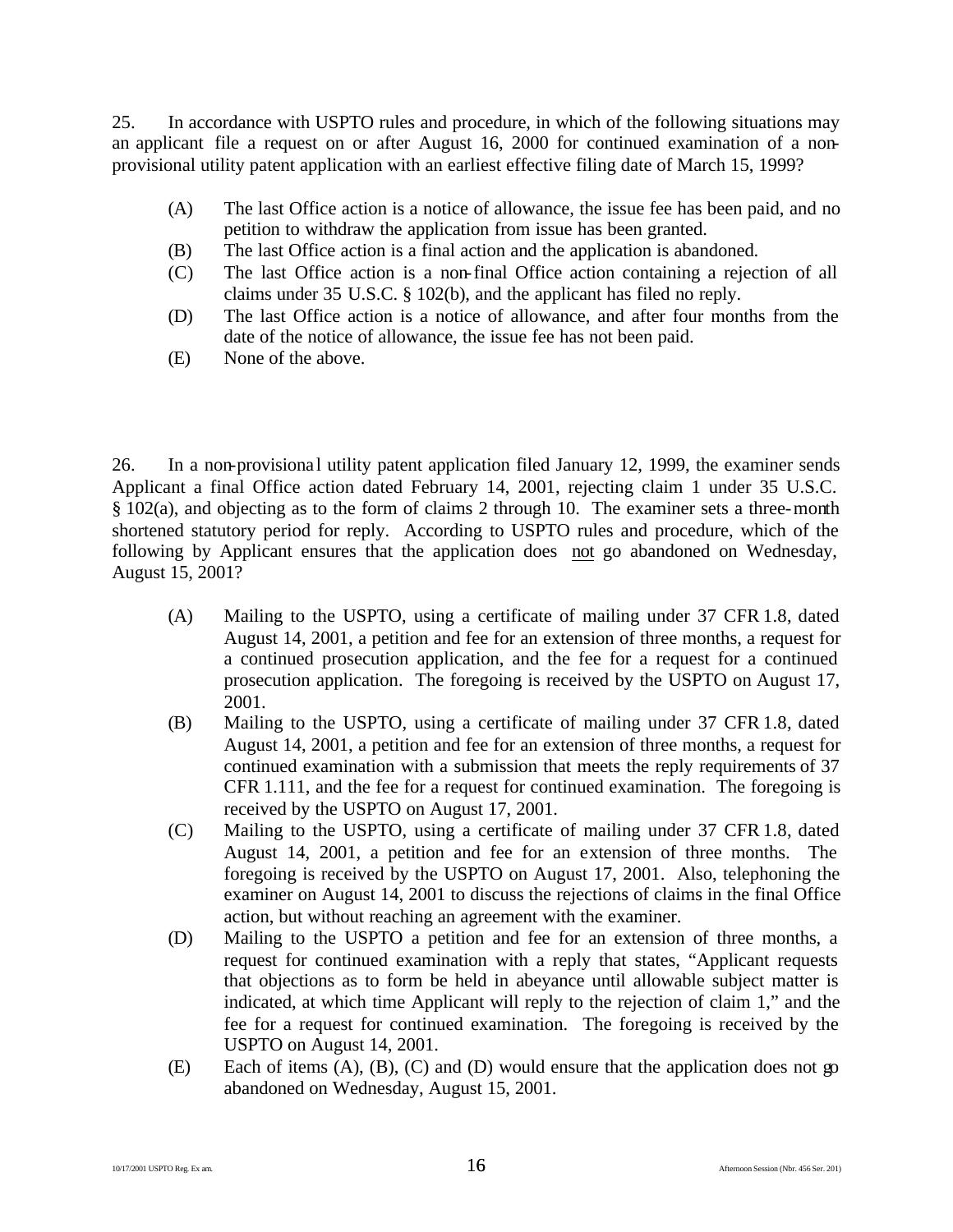27. Mary, a legally competent adult inventor, filed provisional application A on January 3, 2000, a nonprovisional application B one year later on January 3, 2001, and nonprovisional application C on February 28, 2001. Nonprovisional application B was abandoned when nonprovisional application C was filed. The provisional application and both nonprovisional patent applications were in Mary's name only, but a declaration has not yet been filed. Mary is living on a remote island in the middle of the Arctic Ocean where the only communication is in the summer months. Sam, the father of Mary, has been authorized by Mary to sign Mary's name to the § 1.63 declaration and also Sam's name. Sam, unbeknownst to Mary, also wants access to all three application files at the USPTO before he files the declaration to make certain Mary has properly described her invention. Sam acknowledges he is not an inventor but insists he must sign as an inventor so that he may act on behalf of Mary. Which of the following is not in accordance with proper USPTO procedure in relation to applications filed on or after January 1, 2001?

- (A) Sam may not add his name as an inventor since a patent is applied for only in the name or names of the actual inventor or inventors.
- (B) Since no declaration was filed during the pendency of application B, Sam may not see the Application papers for application B since he has not been authorized by Mary to see the application A and Sam is not an inventor.
- (C) Sam is not entitled to access to the provisional application A since he has not been authorized by Mary to see the application A and Sam is not an inventor.
- (D) Sam is precluded from access to the Application B since his name does not appear on the application papers and Sam is not an inventor.
- (E) Sam may sign Mary's name to the declaration since he was authorized by Mary to do so.

28. In which of the following instances is the reference properly available as prior art under 35 U.S.C § 102(d)?

- (A) A U.S. patent application is filed within the one year anniversary date of the filing date of the foreign application. The reference is the foreign application.
- (B) The applicant files a foreign application, later timely files a U.S. application claiming priority based on the foreign application, and then files a continuation in - part (CIP) application, and the claims in the CIP are not entitled to the filing date of the U.S. parent application. The foreign application issues as a patent before the filing date of the CIP application and is used to reject the claims directed to the added subject matter under 35 U.S.C. §§ 102(d)/103. The reference is the foreign application.
- (C) The applicant files a foreign application, and later timely files a U.S. application claiming priority based on the foreign application. The examined foreign application has been allowed by the examiner and has not been published before the U.S. application was filed. The reference is the foreign application.
- (D) The reference is a defensive publication.
- (E) All of the above.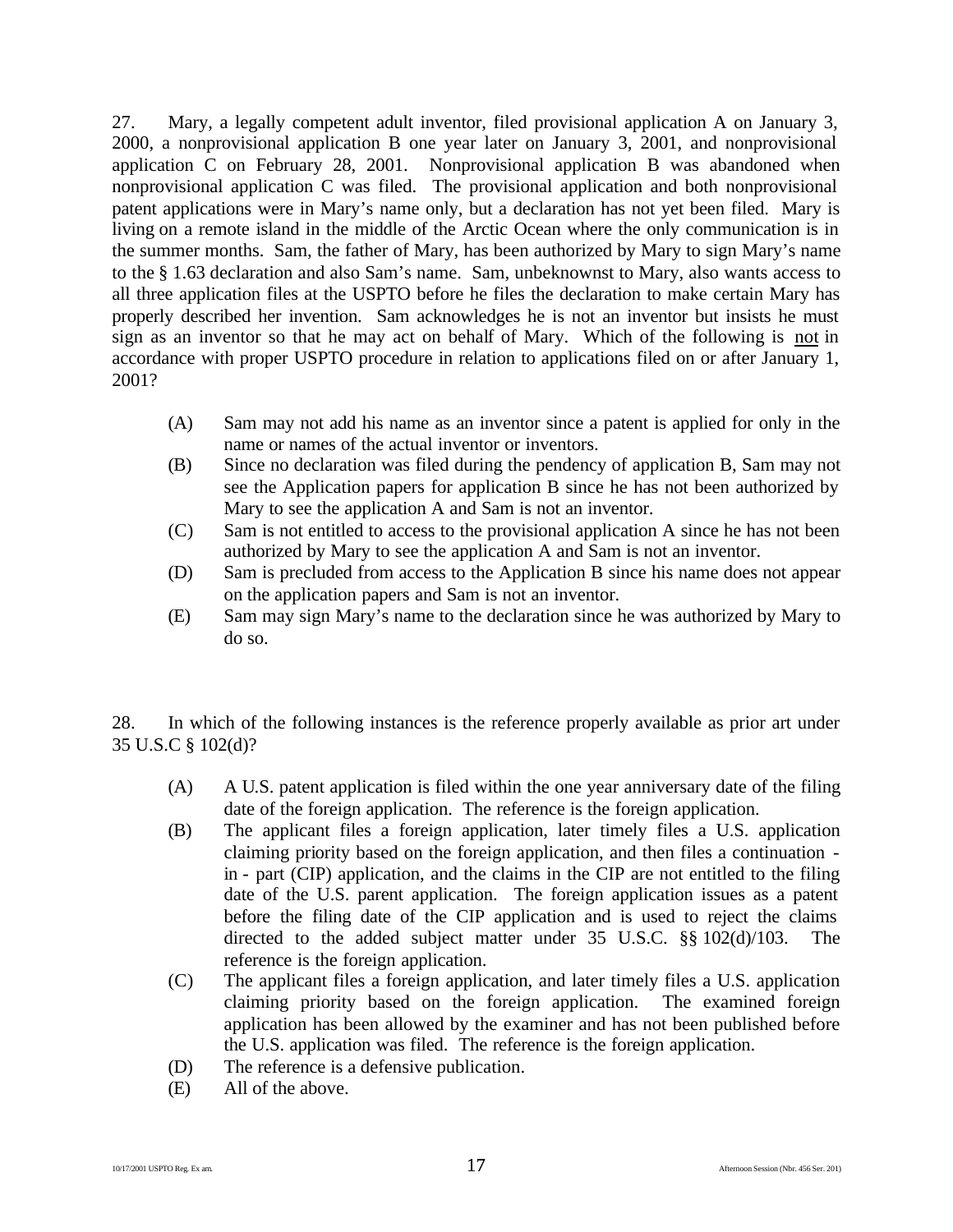- 29. Which of the following is in accordance with proper USPTO practice and procedure?
	- (A) A Certificate of Mailing or Transmission under 37 CFR 1.8 is proper for filing a Continued Prosecution Application under 37 CFR 1.53(d) to obtain the date of the Certificate as the filing date for the application.
	- (B) The fee an applicant must pay to request continued examination of an application is set in an amount equal to the basic filing fee the same applicant must pay for a utility patent application.
	- (C) The Office does not charge a fee for processing a fee paid by a check that has been refused, *i.e.*, dishonored and returned, by a financial institution.
	- (D) To first request conversion of a provisional application containing a claim to a nonprovisional application after the provisional application has become abandoned, a petition to revive, accompanied by the appropriate fees, a showing of unavoidable delay, and a request for the conversion must be filed within one year of the date of abandonment.
	- (E) The conversion of a provisional application, for which a basic filing fee was properly paid, to a nonprovisional application will result in the savings of filing and other fees over the filing of a nonprovisional application claiming the benefit under 35 U.S.C. § 119(e) and 37 CFR 1.78 of the earlier provisional filing date.

30. You file a nonprovisional patent application in the USPTO on December 27, 1999, on behalf of your client. On the basis of information provided to you, you assert entitlement to small entity status and pay the small entity status basic filing fee of \$345. On December 27, 2000, a first Office action is mailed. You file a reply to the Office action on February 2, 2001, accompanied by an Information Disclosure Statement (IDS) and the required fee of \$240 for filing the IDS at such time. You now learn that the small entity status was erroneous at the time it was established, although it was established in good faith, and the deficiency resulting from the previous erroneous payment must be paid and can be calculated from the following table:

|                              | Other than Small Entity | <b>Small Entity</b> |
|------------------------------|-------------------------|---------------------|
| Basic Fee at time of payment | \$690.00                | \$345.00            |
| IDS Fee at time of payment   | \$240.00                | \$240.00            |
| <b>Current Basic Fee</b>     | \$710.00                | \$355.00            |
| <b>Current IDS Fee</b>       | \$180.00                | \$180.00            |

In accordance with USPTO proper practice and procedure, which of the following is the proper deficiency amount?

| (A) | \$365.00 |
|-----|----------|
| (B) | \$355.00 |
| (C) | \$305.00 |
| (D) | \$295.00 |
| (E) | \$335.00 |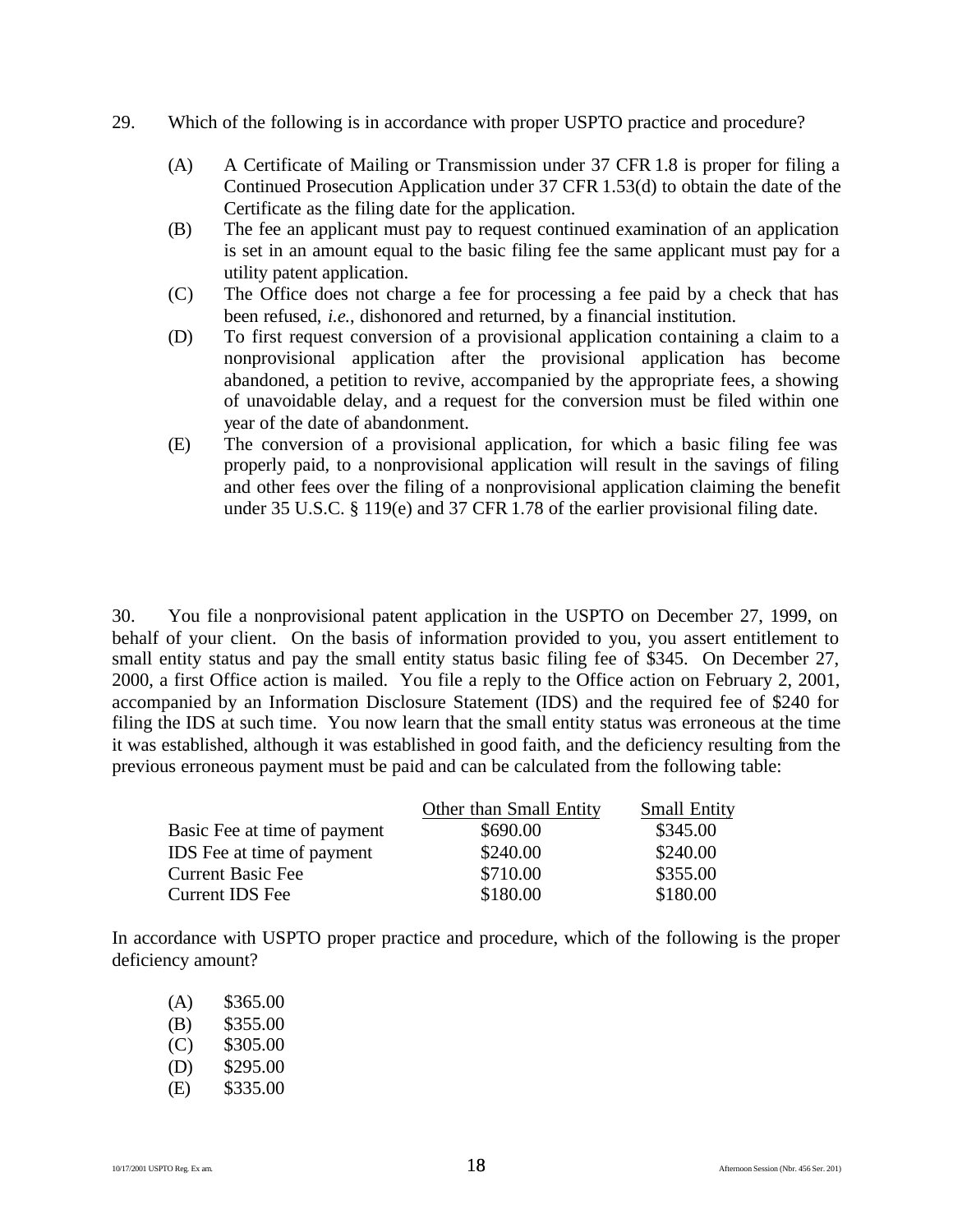31. Zak had expended a considerable amount of money, time, and effort in the pursuit of patent protection for an invention that he had conceived of many years before. His sacrifices had been large and his frustration and disappointment could be observed in the expression on his face when his attorney informed him that the Board of Patent Appeals and Interferences ("BPAI") issued a decision on February 19, 2001, affirming the examiner's rejection of all the claims in his application. Zak didn't even think twice when he directed his attorney to immediately file a Request for Rehearing or Reconsideration. Assuming action on the Request for Rehearing or Reconsideration is unfavorable to Zak, which of the following options is available to Zak?

- (A) File a Notice of Appeal to the Court of Appeals of the Federal Circuit ("CAFC") within 6 months of the BPAI decision, accompanied by a request for extension of time under 37 CFR 1.136 and the appropriate fee.
- (B) File a Notice of Appeal to the U.S. District Court of the District of Columbia ("DDC") within 5 months of the BPAI decision, accompanied by a request for extension of time under 37 CFR 1.136 and the appropriate fee.
- (C) File a Notice of Appeal to the Court of Appeals of the Federal Circuit ("CAFC") within 6 months after action on the Request for Rehearing or Reconsideration, accompanied by a request for extension of time under 37 CFR 1.136 and the appropriate fee.
- (D) File a Notice of Appeal to the U.S. District Court of the District of Columbia ("DDC") within 5 months after action on the Request for Rehearing or Reconsideration, accompanied by a request for extension of time under 37 CFR 1.136 and the appropriate fee.
- (E) File a Notice of Appeal to the U.S. District Court of the District of Columbia ("DDC") within 2 months after action on the Request for Rehearing or Reconsideration.
- 32. Which of the following is true?
	- (A) Once the issue fee has become due, provided an original application has not been pending more than three years, the applicant may request and the Office may grant a request for deferral of payment of the issue fee.
	- (B) The time period set for the payment of the issue fee is statutory and cannot be extended. However, if payment is not timely made and the delay in making the payment is shown to be unavoidable, upon payment of a fee for delayed payment, it may be accepted as though no abandonment had occurred, but there will be a reduction on the patent term adjustment for the period of abandonment.
	- (C) Upon written request, a person citing patents and printed publications to the Office that the person believes has a bearing on the patentability of a particular patent, may request that his or her name remain confidential.
	- (D) To obtain benefit of priority based on an earlier filed patent application, an applicant in a later filed continuation application is not required to claim priority under 35 U.S.C. § 120 to an earlier filed application.
	- (E) Each of statements (B) and (C) is true.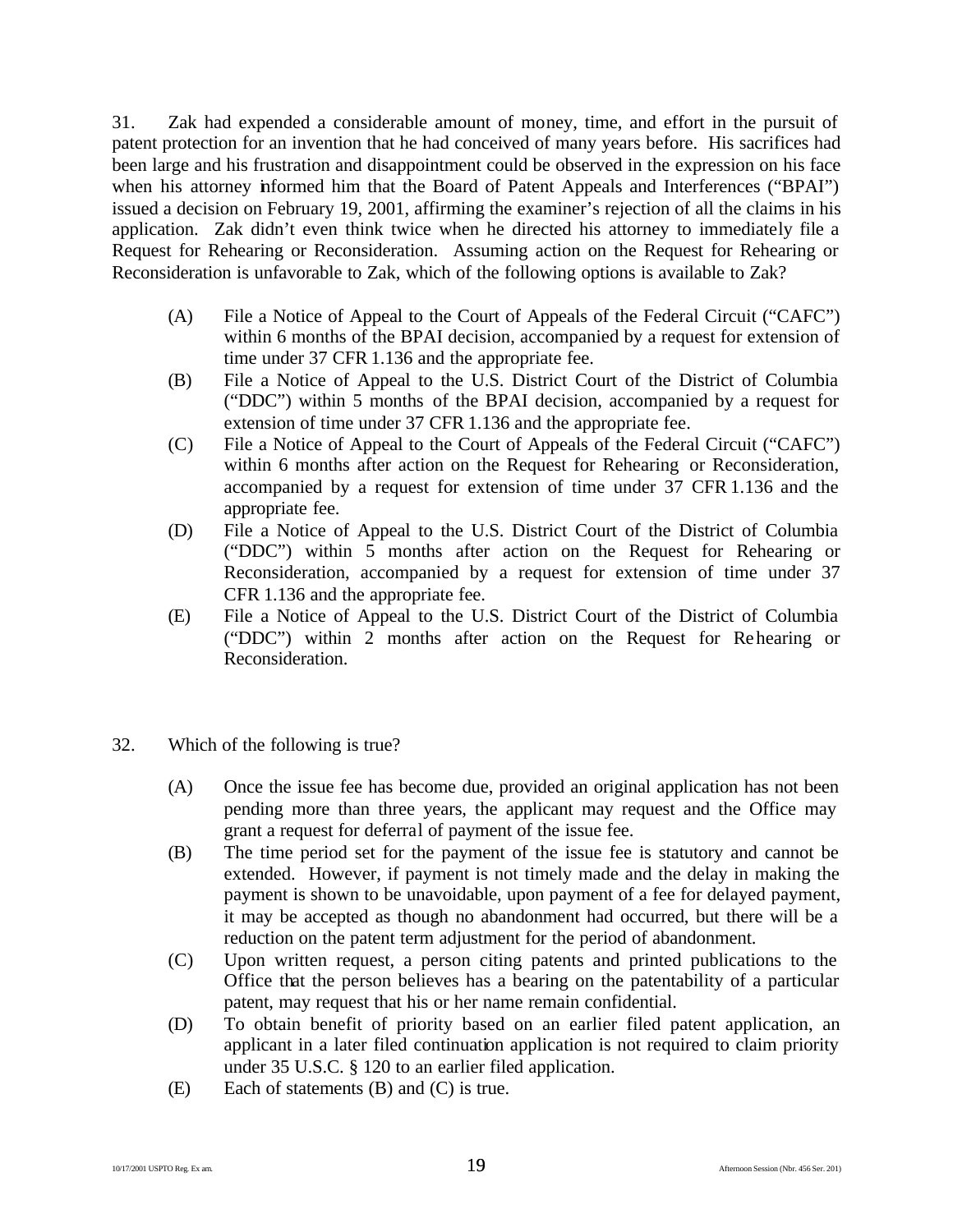The following facts pertain to questions 33 and 34.

Applicant Sonny filed a patent application having an effective U.S. filing date of February 15, 2000. The application fully discloses and claims the following:

Claim 1. An apparatus for converting solar energy into electrical energy comprising:

- (i) a metallic parabolic reflector;
- (ii) a steam engine having a boiler located at the focal point of the metallic parabolic reflector; and
- (iii) an electrical generator coupled to the steam engine.

In a non-final Office action dated March 15, 2001, the examiner rejects claim 1 under 35 U.S.C. § 102(d) as anticipated by a patent granted in a foreign country to Applicant Sonny ("Foreign patent"). The Foreign patent was filed February 1, 1999, and was patented and published on January 17, 2000. The examiner's rejection points out that the invention disclosed in the Foreign patent is a glass lens with a steam engine having a boiler at the focal point of the glass lens, and an electrical generator coupled to the steam engine. The rejection states that the examiner takes official notice that it was well known by those of ordinary skill in the art of solar energy devices, prior to Applicant Sonny's invention, to use either a lens or a parabolic reflector to focus solar rays.

33. Sonny informs you that you should not narrow the scope of the claims unless absolutely necessary to overcome the rejection. Which of the following, in reply to the Office action dated March 15, 2001, is best?

- (A) Traverse the rejection arguing that the examiner's use of the Foreign patent is improper because an applicant cannot be barred by a foreign patent issued to the same applicant.
- (B) Amend claim 1 to further include a feature that is disclosed only in the U.S. application, and point out that the newly added feature distinguishes Sonny's invention over the invention in the Foreign patent.
- (C) Traverse the rejection arguing that the examiner does not create a *prima facie* case of obviousness because the examiner does not show why one of ordinary skill in the art of solar energy devices would be motivated to modify the Foreign patent.
- (D) Traverse the rejection arguing that the examiner's rejection under 35 U.S.C. § 102(d) was improper because claim 1 is not anticipated by the Foreign patent.
- (E) Traverse the rejection arguing that it was not well known to use either a lens or a parabolic reflector to focus solar rays, and submit an affidavit under 37 CFR 1.132.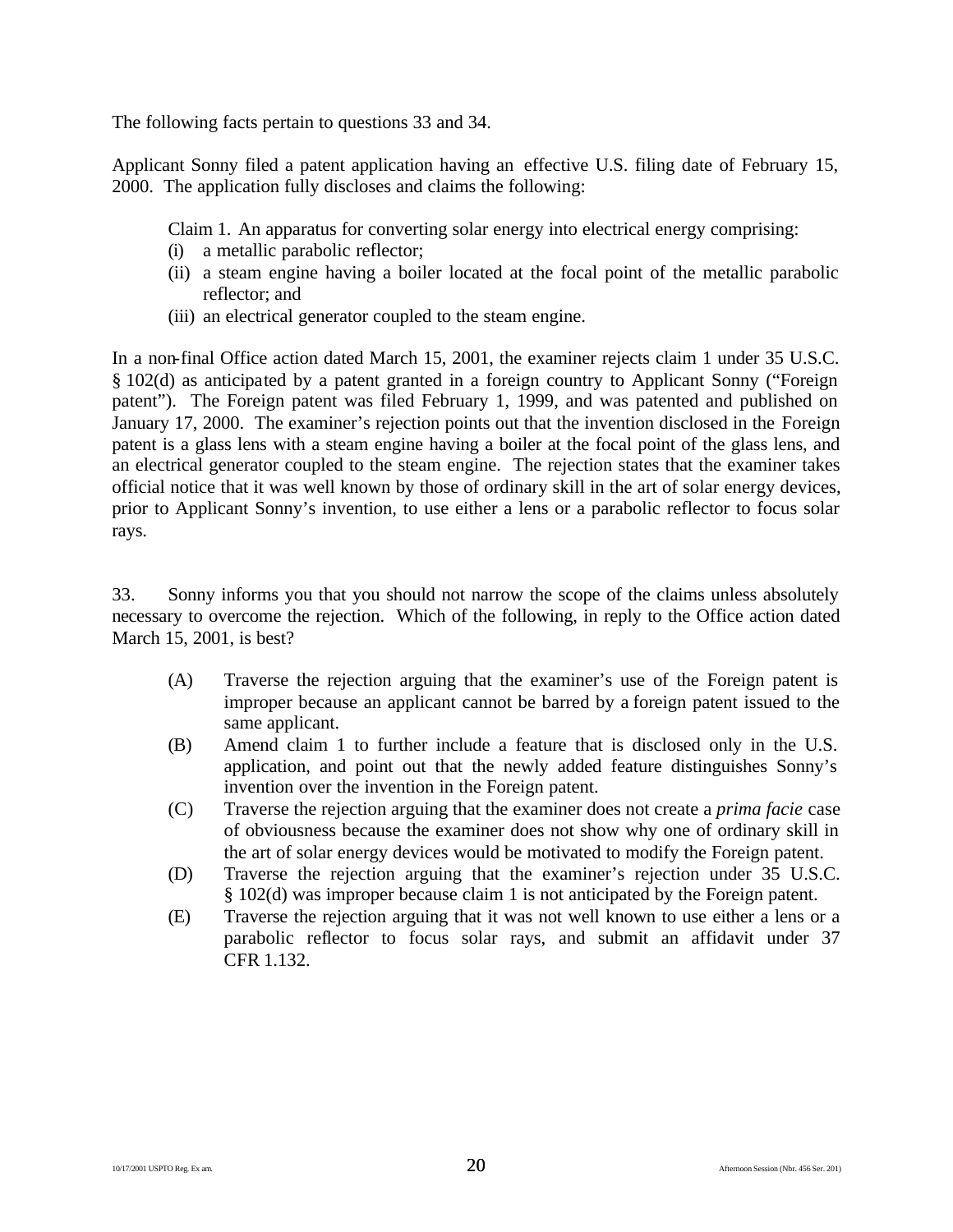34. Which of the following claims, if fully disclosed and presented in Sonny's U.S. application, provides a proper basis for an objection under 37 CFR 1.75(c)?

- (A) Claim 2. An apparatus as in claim 1, further comprising a voltage regulator coupled to the electrical generator.
- (B) Claim 2. An apparatus as in claim 1, wherein the metallic parabolic reflector is aluminum.
- (C) Claim 2. An apparatus as in claim 1, wherein the steam engine has two cylinders.
- (D) Claim 2. An apparatus as in claim 1, wherein the parabolic reflector is either metallic or plastic.
- (E) Claim 2. An apparatus as in claim 1, further comprising an electronic pressure sensor coupled to the steam engine.

35. Tony, a client, comes to you with regard to a competitor's two published patent applications, A and B, which were published one month ago. Tony shows you several material prior art publications and patents that he discovered for the first time while cleaning out his brother-in-law's attic last week. Assume no Notice of Allowance has been mailed in application A and a Notice of Allowance has been mailed in application B. Tony wants to know if it is too late to submit the information to the USPTO for consideration by the examiner. He also wants to know how it is accomplished, if the applicant needs to be served a copy, whether a fee is required and whether an explanation is needed for each reference. Which of the following is not accurate with respect to proper USPTO procedure?

- (A) The submission by Tony of patents or publications relevant to pending published application A will be permitted without the necessity of paying the processing or petition fee required by 37 CFR 1.17(i) if the patents or publications are submitted within two months of the publication of the competitor's application.
- (B) Each submission must identify the application to which it is directed by application number and include: (1) the appropriate fee set forth in 37 CFR 1.17(p); (2) a list of the patents or publications submitted for consideration by the Office, including the date of publication of each patent or publication; (3) a copy of each listed patent or publication in written form or at least the pertinent portions; and (4) an English language translation of all the necessary and pertinent parts of any non-English language patent or publication in written form relied upon.
- (C) The submissions by Tony of patents or publications relevant to both of the pending published applications A and B need not be served upon the applicant.
- (D) The submissions by Tony of patents or publications relevant to the pending published applications A and B shall not include any explanation of the patents or publications, or any other information.
- (E) The submission by Tony of patents or publications relevant to pending published application B will be permitted only if accompanied by the processing fee as set forth in 37 CFR 1.17(i).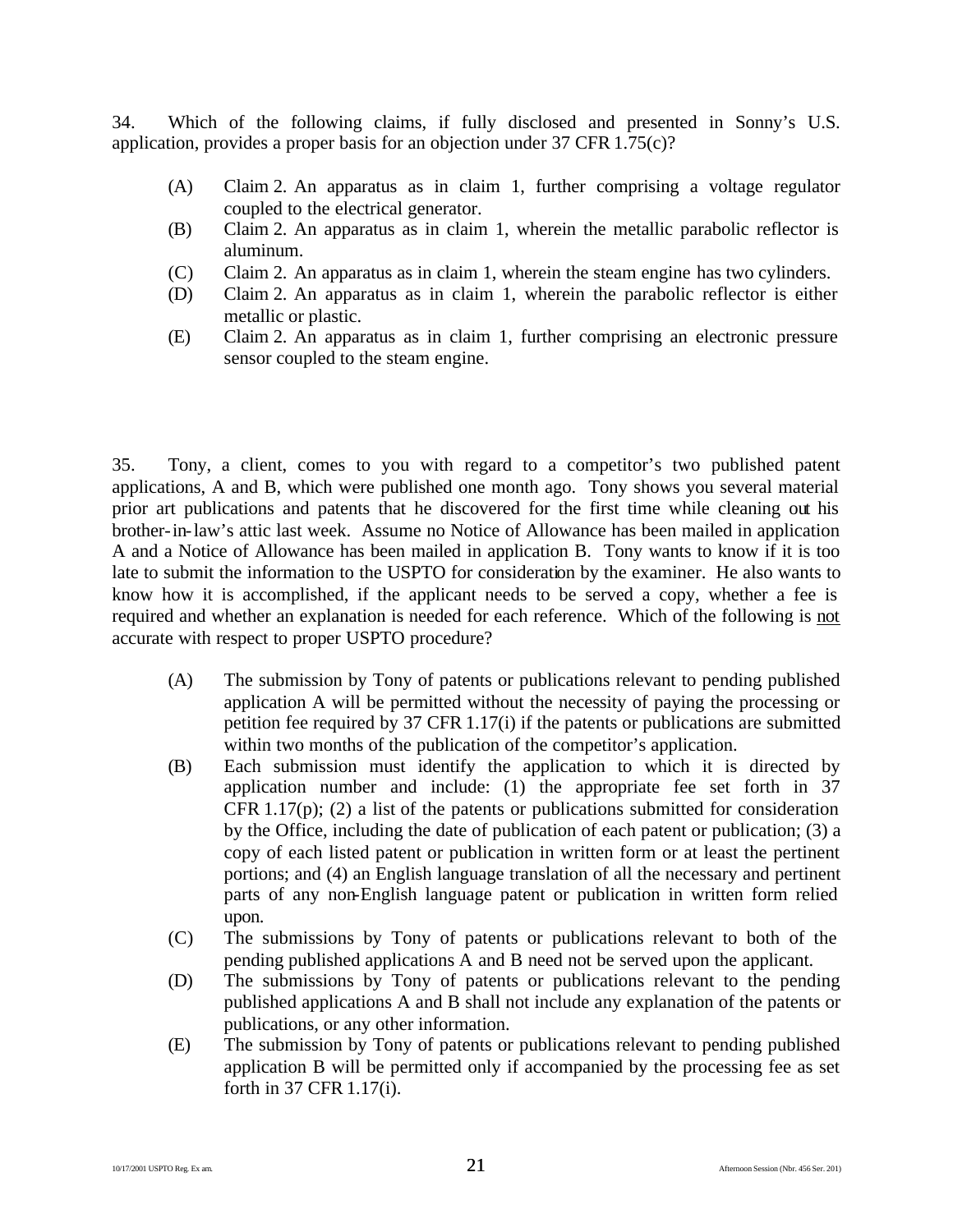36. Upon examination of your client's patent application, the patent examiner is considering whether and what rejections to apply to the claims. One or more of the limitations in the claims is indefinite or lacks supporting disclosure. The examiner may not properly take which of the following actions or inactions?

- (A) If the claim is subject to plural interpretations due to a limitation being indefinite, the examiner may disregard any possibility of multiple interpretations.
- (B) If a claim is subject to more than one interpretation due to a limitation being indefinite, at least one of which would render the claim unpatentable over the prior art, the examiner should reject the claim as indefinite under 35 U.S.C. § 112, second paragraph, and should reject the claim over the prior art based on the interpretation of the claim that renders the prior art applicable.
- (C) If no reasonably definite meaning can be ascribed to certain claim language, the examiner should reject the claim as indefinite under 35 U.S.C. §112, second paragraph, and not reject the claim as obvious.
- (D) When evaluating claims for obviousness under 35 U.S.C. § 103, all the limitations of the claims, including new matter lacking supporting disclosure in the originally filed specification, must be considered and given weight.
- $(E)$   $(C)$  and  $(D)$ .
- 37. Which of the following is true?
	- (A) A claim to a process omitting a step in a disclosed process, where the step is disclosed in the specification to be essential to the invention, may not be properly rejected under 35 U.S.C. § 112, first paragraph, for lack of enablement where the specification provides an enabling disclosure only for the process which includes the essential step.
	- (B) Failure to disclose the best mode must rise to the level of active concealment or grossly inequitable conduct in order to support a rejection under 35 U.S.C.§ 112, first paragraph.
	- (C) A claim failing to interrelate essential elements of the invention, as defined by the applicant in the specification, where the interrelation is critical to the invention may be properly rejected under 35 U.S.C. § 112, second paragraph, for failure to properly point out and distinctly claim the invention.
	- (D) Where the best mode contemplated by the inventor at the time of filing the application is not disclosed, a proposed amendment adding a specific mode of practicing the invention would not be new matter.
	- (E) The best mode requirement is the same as the enablement requirement of the first paragraph of 35 U.S.C. § 112.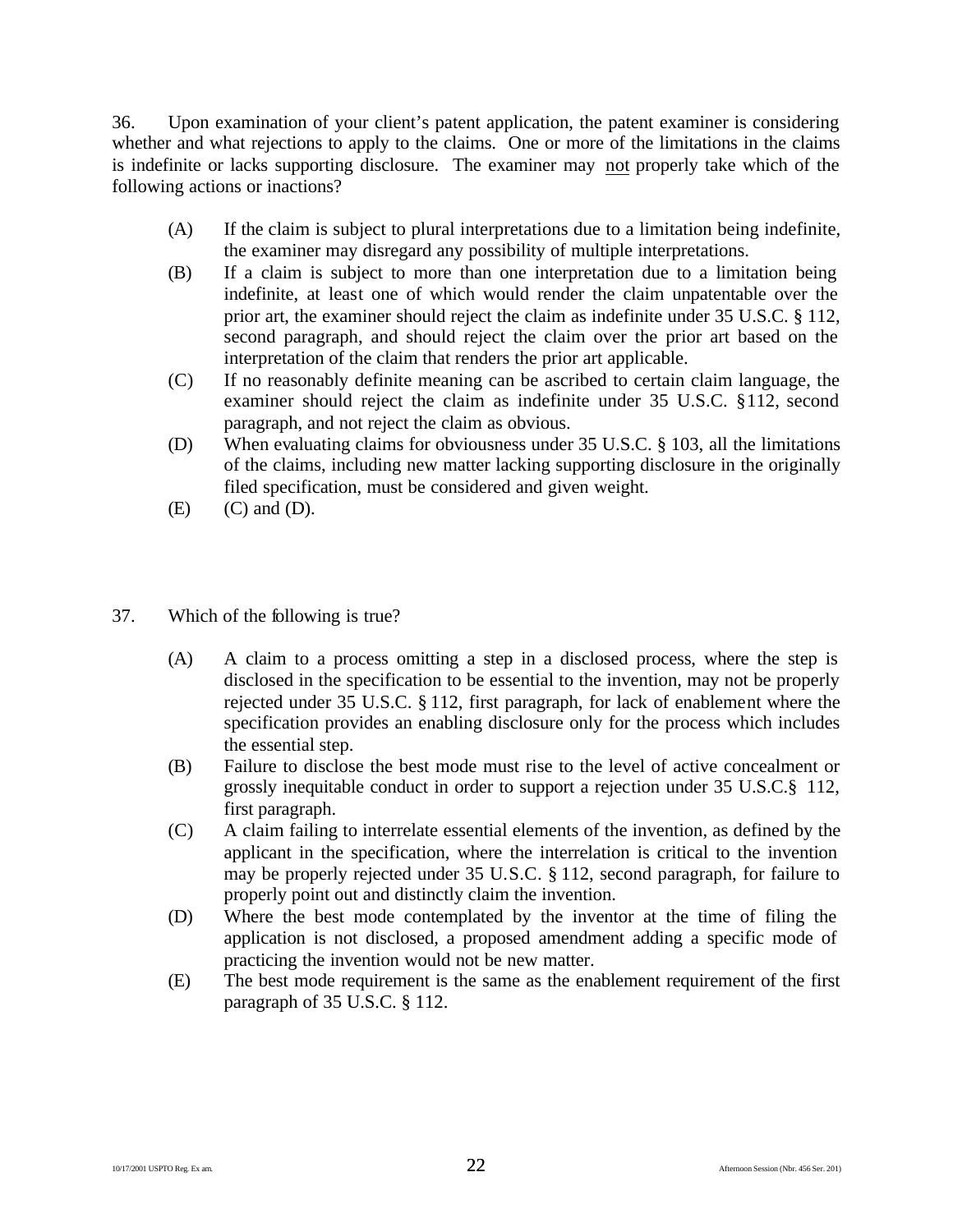38. Your clients, Able and Baker, filed a patent application. In accordance with proper USPTO practice and procedure, in which of the following instances, absent additional facts, is the reference or event either prior art or an act that may not be properly applied to reject claims in your client's application?

- (A) The patent application was filed on Tuesday, June 26, 2001 in the USPTO. The reference is an article in a trade magazine published on November 10, 2000. Able, Baker and McGeiver are the authors of the article. The article fully discloses the claimed invention and how to make and use it.
- (B) The patent application was filed on Monday, June 25, 2001 in the USPTO. Able and Baker placed the invention on sale in the United States on Monday, June 26, 2000. The public came into possession and understands the invention the day it is placed on sale. Your clients have disclosed this information when they filed the application.
- (C) The patent application was filed on Monday, June 25, 2001, in the USPTO. McGeiver, a friend of Baker, publicly used the invention in Hawaii on April 15, 2000. The public use was not experimental and was without Baker's knowledge or consent. The public came into possession of the invention the day it was used by McGeiver.
- (D) The patent application was filed on Monday, June 25, 2001, in the USPTO. The invention became known to the public in the United States in April 2000 as a result of disclosure on the Internet by Wilson, a party unknown to Able and Baker. The invention was not placed on sale or in public use prior to the filing date of the application.
- (E) More than one year prior to the filing in the USPTO of a patent application on Monday, June 25, 2001, in the USPTO, the invention, a machine, was used secretly by John, another inventor, to make a product. The details of the invention are ascertainable by inspection or analysis of the product made by John that was sold and publicly displayed.
- 39. A grant of small entity status entitles an applicant to which of the following?
	- (A) Applicant will receive an accelerated examination by having the application advanced out of order.
	- (B) Applicant can use a certificate of mailing under 37 CFR1.8 to obtain a U.S. filing date that is earlier than the actual USPTO receipt date of the application.
	- (C) Applicant will obtain a refund of all fees paid to the USPTO where applicant demonstrates: (i) a changed purpose for which the fees were paid, (ii) the fees were not paid by mistake, and (iii) the fees were not paid in excess of the amount required.
	- (D) Applicant can pay a fee to file a request for continued examination pursuant to 37 CFR 1.114 that is less than the fee paid by other than a small entity.
	- (E) None of the above.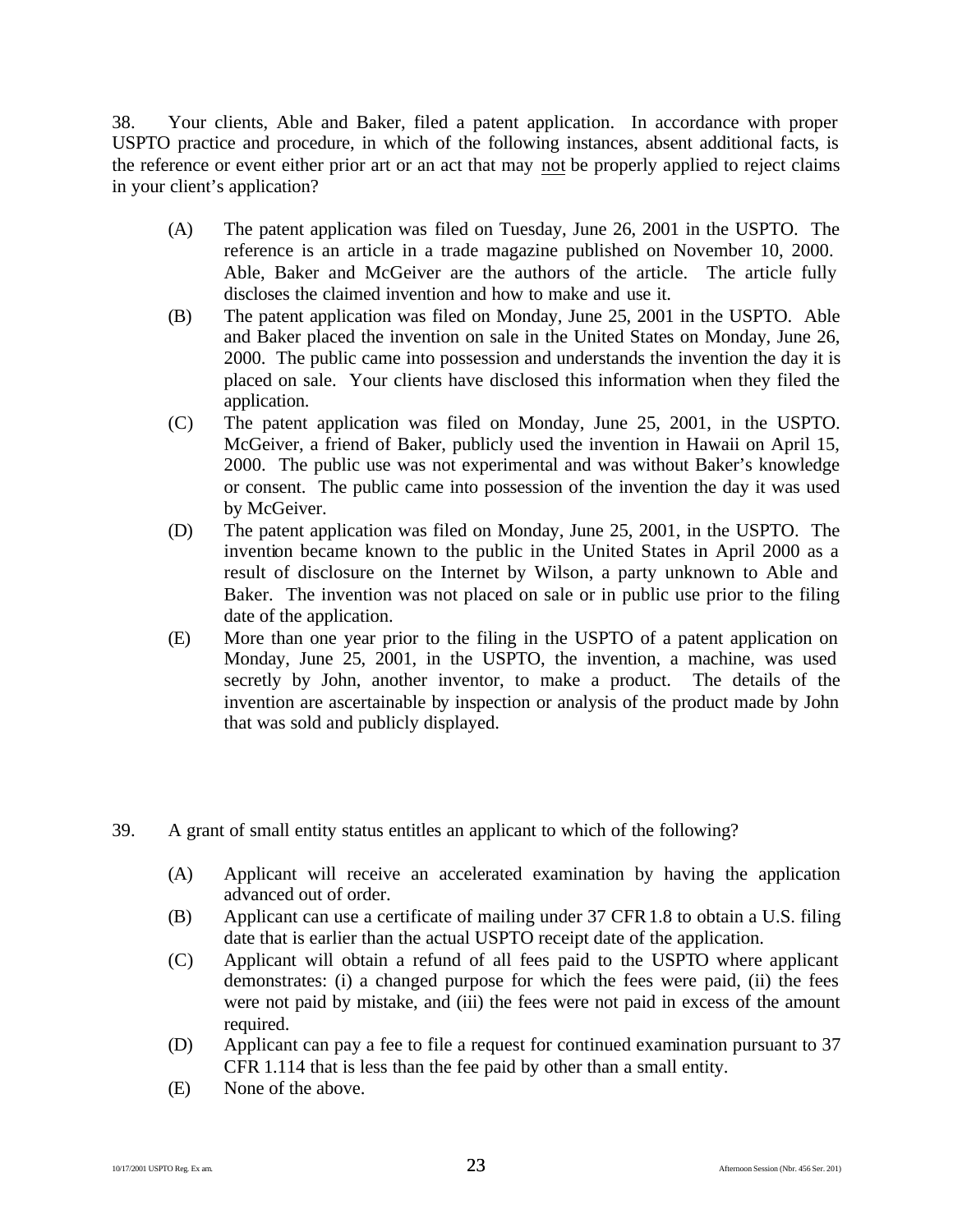- 40. Which of the following is not in accordance with proper USPTO practice and procedure?
	- (A) Conversion of a provisional application to a nonprovisional application will result in the term of any patent to issue from the application being measured from at least the filing date of the provisional application.
	- (B) Conversion of a provisional application to a nonprovisional application cannot adversely impact on the term of any patent to issue from the application.
	- (C) An applicant having filed a provisional application can avoid any adverse patent term impact resulting from converting the provisional application to a nonprovisional application by instead filing a nonprovisional application claiming the benefit of the provisional application under 35 U.S.C. § 119(e).
	- (D) An applicant filing nonprovisional application claiming the benefit under 35 U.S.C. § 119(e) and 37 CFR 1.78 of the earlier provisional application, and not requesting conversion of the provisional to the nonprovisional application can avoid the fee required to convert a provisional application to a nonprovisional application, as well as any adverse patent term effect that would result from a conversion.
	- (E) The twelve month period of pendency of a provisional application extends to the next secular or business day which is not a Saturday, Sunday, or Federal holiday within the District or Columbia if the day that is twelve months after the filing date of the provisional application under 35 U.S.C. § 111(b) and 37 CFR 1.53(c) falls on a Saturday, Sunday, or a Federal holiday in the District of Columbia.

41. Mark Twine obtains a patent directed to a machine for manufacturing string. The patent contains a single claim (Claim 1) which recites six claim elements. The entire interest in Twine's patent is assigned to the S. Clemens String Co., and Twine is available and willing to cooperate with S. Clemens String Co. to file a reissue application. A subsequent reissue application includes Claim 2, which is similar to original Claim 1. However, one of the elements recited in Claim 2 is broader than its counterpart element in the original claim. The remaining five elements are narrower than their respective counterpart elements in the original patent claim. Which of the following scenarios accords with USPTO proper practice and procedure?

- (A) The S. Clemens String Co. files the reissue application more than 2 years after the issue date of the original patent application.
- (B) The S. Clemens String Co. files the reissue application less than 2 years after the issue date of the original patent but more than 2 years after original application filing date.
- (C) Mark Twine files the reissue application less than 2 years after the issue date of the original patent but more than 2 years after original application filing date.
- (D) Mark Twine files the reissue application more than 2 years after the issue date of the original patent.
- (E) Mark Twine and the S. Clemens String Co. jointly file the reissue application more than 2 years after the issue date of the original patent.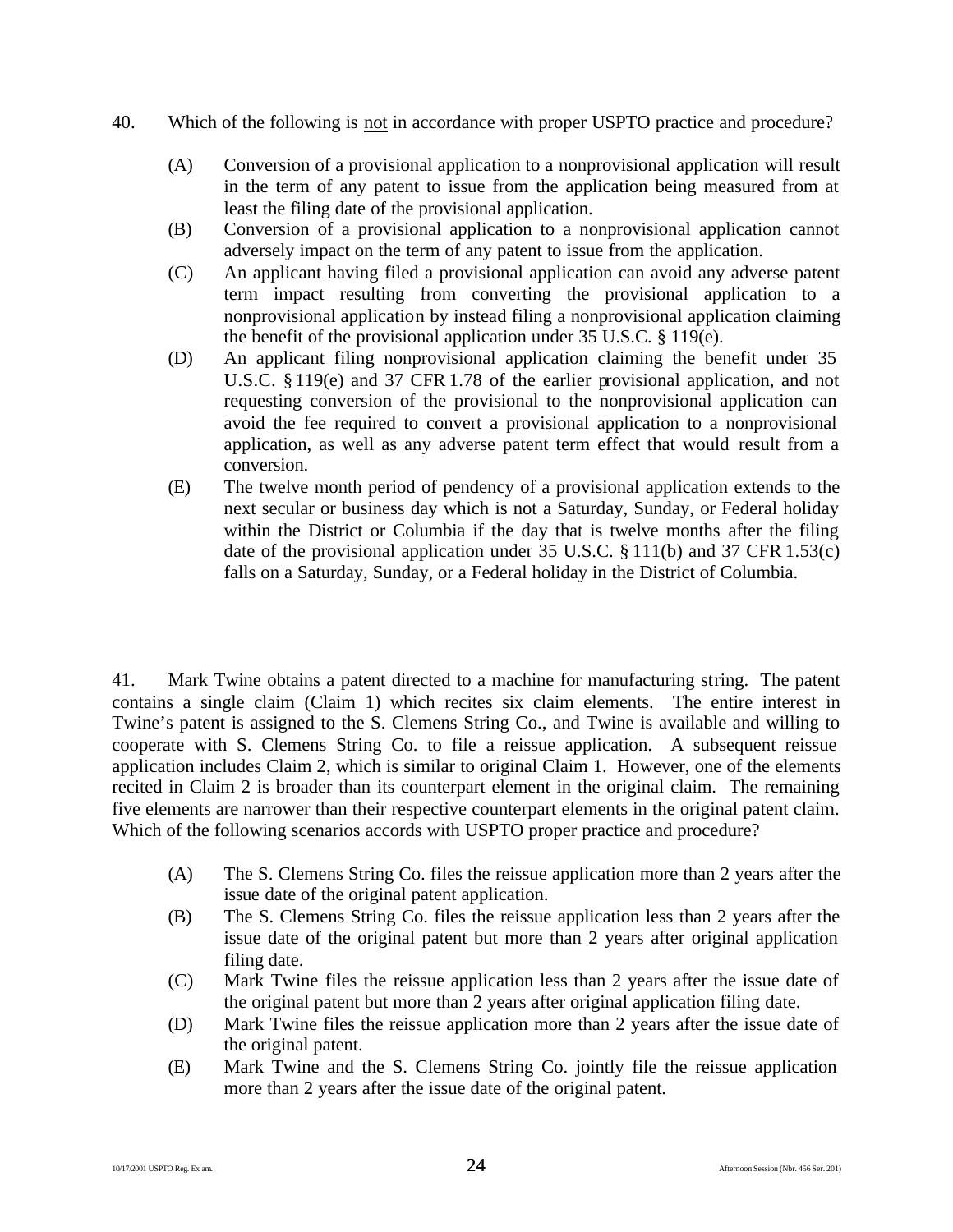42. A maintenance fee in the correct amount is received by the USPTO in September 2001, prior to the due date. The maintenance fee payment includes identification of a U.S. patent number. In accordance with proper USPTO rules and procedure, in which of the following situations may the USPTO return the maintenance fee payment?

- (A) The maintenance fee payment is submitted by the patentee's grandmother, without authorization by the patentee, and includes identification of the U.S. application number for the patent.
- (B) The maintenance fee payment is submitted by the attorney of record in the application, without authorization by the patentee, and includes identification of the U.S. application number for the patent.
- (C) The maintenance fee payment is submitted by the attorney of record in the application, with authorization by the patentee, and does not include identification of the U.S. application number for the patent.
- (D) (A) and (B).
- (E) None of the above.

43. A claim in your client's patent application has been rejected as being anticipated by a prior art reference. In which of the following instances is the claim not necessarily anticipated?

- (A) The prior art is a U.S. patent issued five years before the effective date of your client's application. In your client's application, the claim is a generic claim. The prior art clearly discloses a species falling within the claimed genus in your client's application.
- (B) The prior art is a U.S. patent issued two years before the effective date of your client's application. In your client's application, claim 4 is directed to a species. The prior art discloses forty-six species. The species claimed in claim 4 is clearly disclosed by name in the prior art. The remaining forty-five species disclosed in the prior art do not anticipate or render obvious any subject matter claimed in your client's application.
- (C) The prior art is a U.S. patent issued two years before the effective date of your client's application. In your client's application, claim 1 is directed to "composition comprising copper oxygen, and 10 to 20 mg of sulfur." The prior art discloses a composition "comprising copper, oxygen and 15 mg. of sulfur."
- (D) The prior art is a U.S. patent issued two years before the effective date of your client's application. Claim 1 in your client's application is drawn to a composition of gases, and contains a narrow range of the amount of oxygen. The prior art discloses composition of the same gases, and a broad range of the amount of oxygen that is inclusive of the claimed narrow range, but does not disclose specific examples falling within the claimed narrow range. Your client not only discloses a different utility for the claimed invention, but also unexpected results achieved within the narrow range.
- $(E)$  (A),  $(B)$ ,  $(C)$  and  $(D)$ .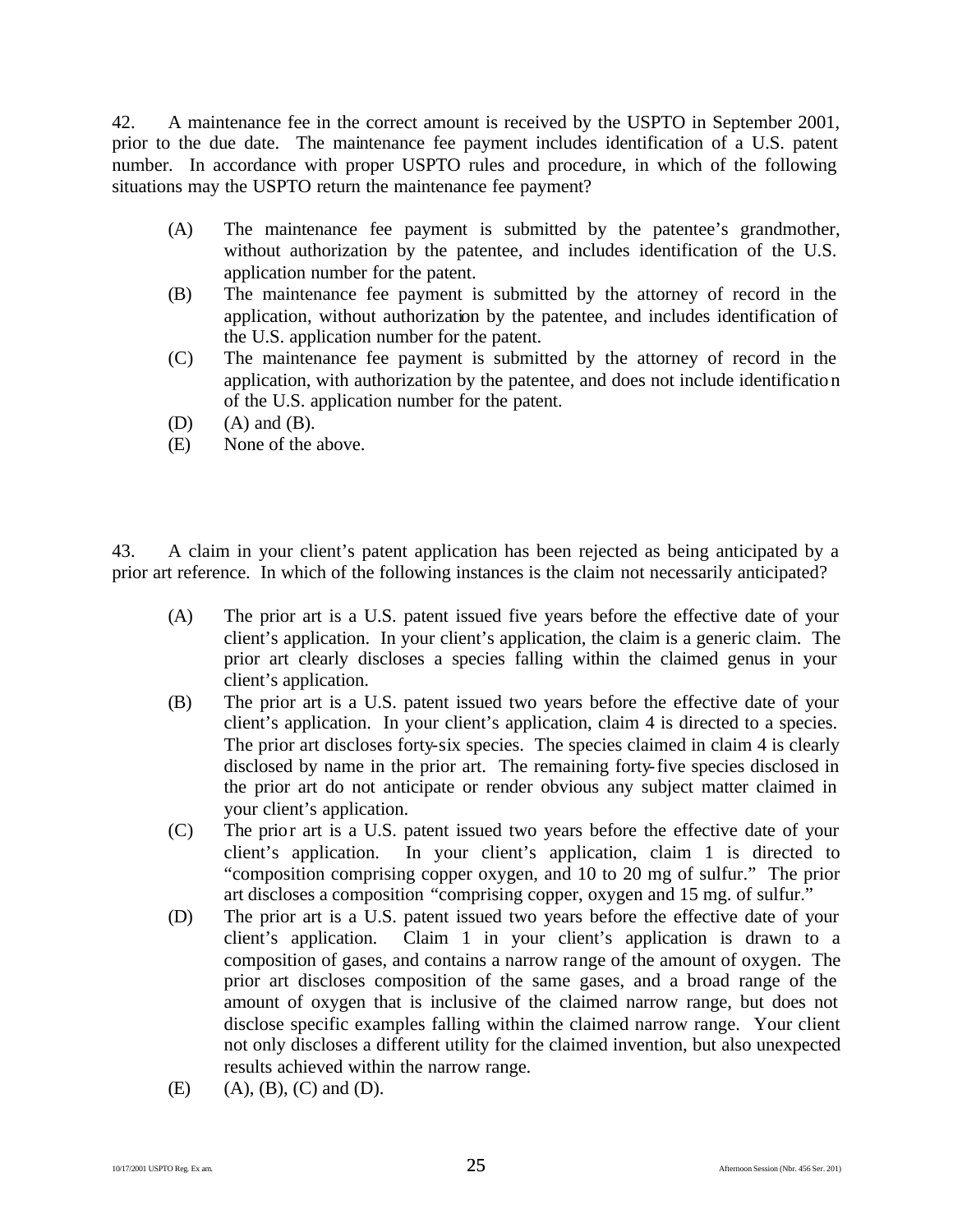44. A condition for patentability is that an inventor is entitled to a patent unless he has abandoned the invention. Your client has engaged in conduct or omissions that may or may not be construed as abandonment of her invention. In which of the following situations would it be proper for a patent examiner to conclude, in an *ex parte* proceeding, that an inventor has abandoned the invention?

- (A) From the inventor's inaction, following conception, to do anything over a period of time to develop or patent his or her invention, the inventor's ridicule of another person's attempts to develop that invention, and the inventor's active show of interest in promoting and developing the invention only after successful marketing by another of a device embodying that invention.
- (B) When acts of another can be imputed to the inventor as an intent to abandon the invention.
- (C) From the inventor's delay alone in filing a first patent application for the invention.
- (D) From an inventor's delay in reapplying for patent after abandonment of a previous patent application.
- (E) From the inventor's act of disclosing but not claiming the subject matter in a previously issued patent, even though the inventor claims the subject matter in an another patent application that is filed within one year after the patent issued.

45. You are prosecuting a patent application wherein an Office Action has been issued rejecting the claims as being obvious over the prior art and objecting to the drawings as failing to illustrate an item that is fully described in the specification and included in a dependent claim. The Examiner has required an amendment to Figure 1 to illustrate the item. In preparing a reply to the Office Action, you identify several errors in Figure 2 that also should be corrected. Assuming that you make a small amendment to the claims and develop persuasive arguments to overcome the obviousness rejection, and that the Examiner will not object to your desired changes to Figure 2, which of the following actions is likely to lead to the most favorable result?

- (A) Submit a reply amending the claims and setting forth your arguments to overcome the obviousness rejection. Submit a separate cover letter for replacement Figures 1 and 2 that incorporate the amendments to the drawings.
- (B) Submit a reply amending the claims and setting forth your arguments to overcome the obviousness rejection. In the Remarks portion of the reply, explain the proposed drawing changes and attach copies of Figures 1 and 2 with the changes marked in red for the Examiner's review and approval.
- (C) Submit a reply amending the claims and setting forth your arguments to overcome the obviousness rejection. In a separate paper, explain the proposed drawing changes and attach copies of Figures 1 and 2 with the changes marked in red for the Examiner's review and approval.
- (D) Options (A), (B) and (C) are equally likely to lead to the most favorable result.
- (E) Options (B) and (C) are equally likely to lead to the most favorable result.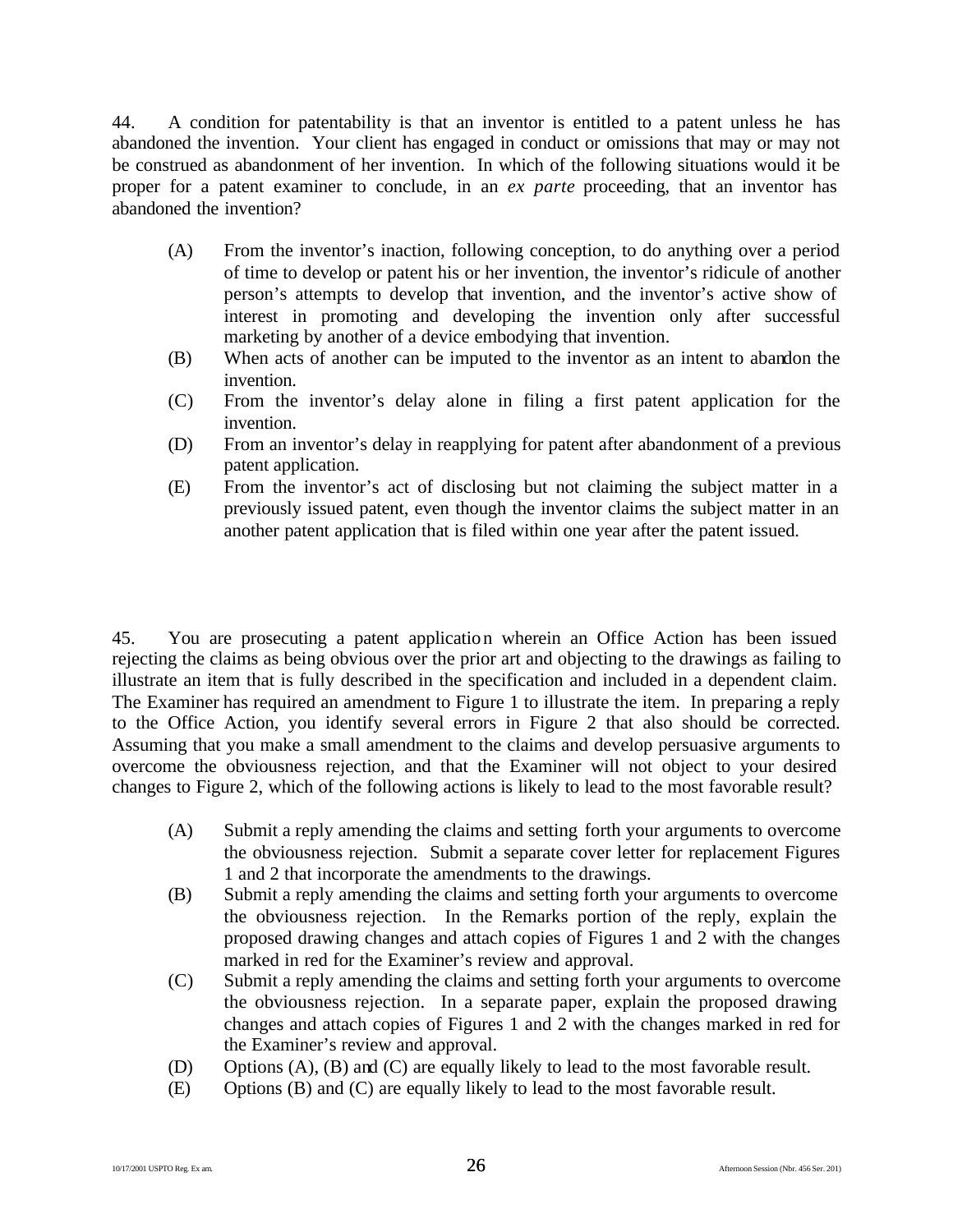46. According to USPTO rules and procedure, which of the following can be overcome by an affidavit under 37 CFR 1.131?

- (A) A rejection properly based on statutory double patenting.
- (B) A rejection properly made under 35 U.S.C. § 102(d) based on a foreign patent granted in a non-WTO country.
- (C) A rejection properly made under 35 U.S.C. § 102(a) based on a journal article dated one month prior to the effective filing date of the U.S. patent application. Applicant has clearly admitted on the record during the prosecution of the application that subject matter in the journal article relied on by the examiner is prior art.
- (D) A rejection properly made under 35 U.S.C. § 102(b) based on a U.S. patent that issued 18 months before the effective filing date of the application. The patent discloses, but does not claim, the invention.
- (E) None of the above.

47. Claims in your client's patent application have been rejected as unpatentable over prior art. In accordance with proper USPTO practice and procedure, which, if any, of the following statements is true?

- (A) The prior art is a U.S. patent issued five years before the effective date of your client's application. The claims are properly rejected under 35 U.S.C. § 102(b) of the disclosure in the patent that anticipates the claimed invention. Evidence of secondary considerations, such as unexpected results or commercial success, is relevant to the rejection and thus can overcome the rejection.
- (B) The prior art is a U.S. patent issued five years before the effective date of your client's application. The claims are properly rejected under 35 U.S.C. §102(b) over the disclosure in the patent that anticipates the claimed invention. The rejection can be overcome by arguing that the alleged anticipatory prior art is "nonanalogous art."
- (C) The prior art is a U.S. patent issued five years before the effective date of your client's application. The claims are properly rejected under 35 U.S.C. §102(b) over the disclosure in the patent that anticipates the claimed invention. The rejection can be overcome by arguing that the alleged anticipatory prior art teaches away from the invention.
- (D) The prior art is a U.S. patent issued five years before the effective date of your client's application. The claims are properly rejected under 35 U.S.C. §102(b) over the disclosure in the patent that anticipates the claimed invention. The rejection can be overcome by arguing that the alleged anticipatory prior art is not recognized as solving the problem solved by the claimed invention.
- (E) None of the above.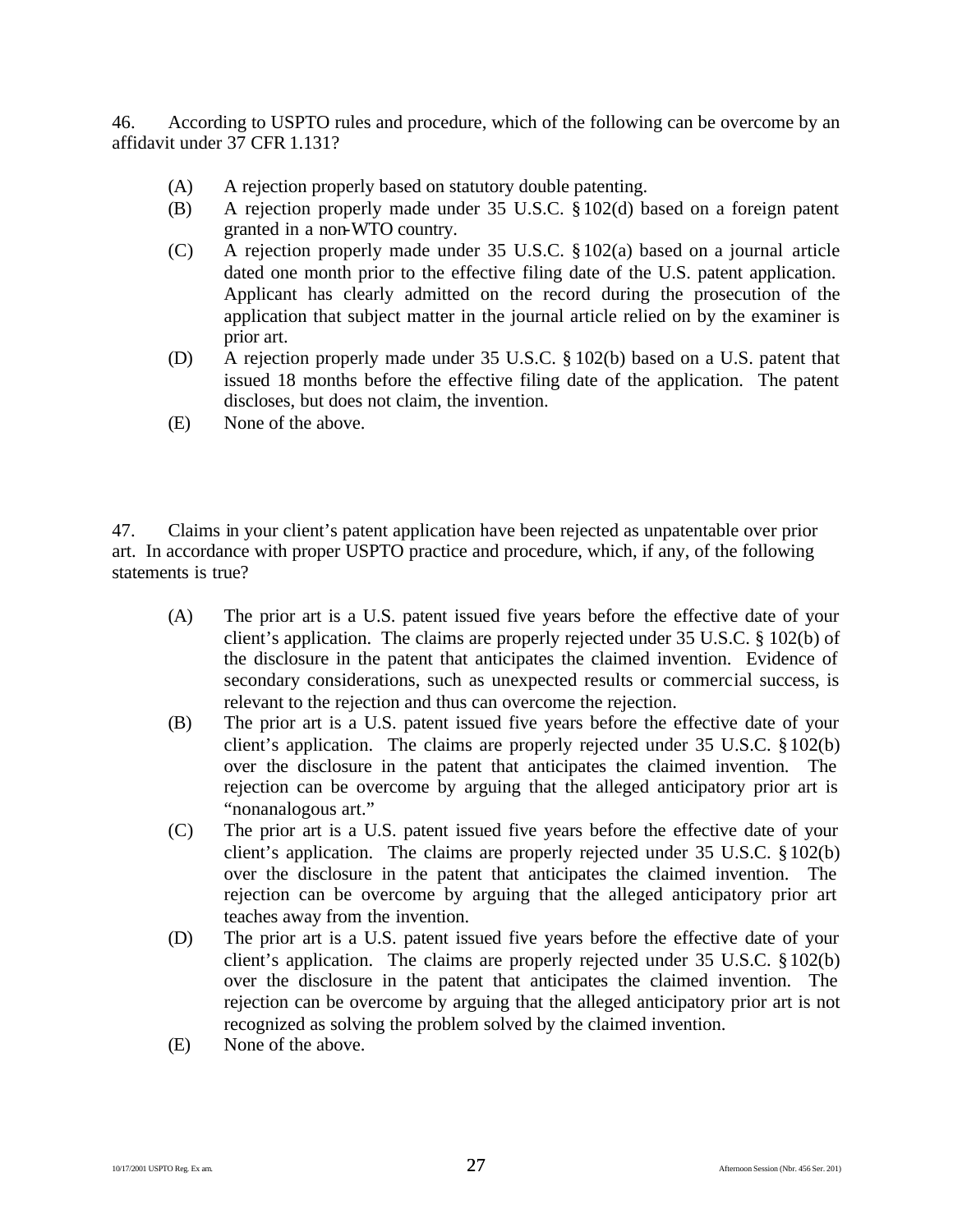48. Your longstanding client, Acme Chemical, comes to you for advice concerning a competitor's patent that Acme fears might cover Acme's key commercial product. Acme informs you that it began selling its product approximately eleven months before the competitor filed its patent application, and that a complete description of the product and how to make it was published in a trade magazine approximately ten months before the competitor's December 8, 1999 application filing date. Acme asks you to recommend options short of litigation that might be available to challenge validity of the patent. Acme also asks that in making your recommendation you take into account that Acme will not challenge the patent's validity unless it can be actively involved in all phases of the proceeding, even if that involvement will increase Acme's costs. Which of the following is the most reasonable advice to Acme?

- (A) You suggest that Acme request *ex parte* reexamination on the basis of the trade magazine publication and that Acme file a reply to any statement by the patent owner concerning any new question of patentability.
- (B) You suggest that Acme request *ex parte* reexamination on the basis of Acme's prior sales and the trade magazine publication.
- (C) You suggest that Acme request *inter partes* reexamination on the basis of the trade magazine publication only.
- (D) You suggest that Acme request *inter partes* reexamination on the basis of Acme's prior sales and the trade magazine publication.
- (E) You suggest that Acme inform the competitor in writing of the prior sales and trade magazine publication to force the competitor to inform the USPTO of this information and to force the competitor to initiate a reexamination of its own patent.
- 49. Which of the following statements accords with proper USPTO practice and procedure?
	- (A) If a design patent was granted 3 years and 9 months ago, a maintenance fee paid today must include a surcharge because the payment is being made during the grace period.
	- (B) If a design patent was granted 3 years and 9 months ago, and payment of the maintenance fee and surcharge is not paid through the day of the  $4<sup>th</sup>$  anniversary of the grant for the first maintenance fee, the patent will expire.
	- (C) If a plant patent was granted 7 years and 3 months ago, a maintenance fee must be paid, but a surcharge is not required, because the payment is not being made during the grace period.
	- (D) If a utility patent was granted 7 years and 9 months ago, the first maintenance fee was timely paid, and the  $8<sup>th</sup>$  anniversary of the patent grant falls on a Saturday, then the  $2<sup>nd</sup>$  maintenance fee may be paid without surcharge on the next succeeding day which is not a Sunday or Federal holiday.
	- (E) If a reissue application issues as a reissue patent exactly two years after the grant of the original patent, the maintenance fee for the  $4<sup>th</sup>$  anniversary of the patent grant must be paid within eighteen months of the reissuance of the patent to avoid a surcharge.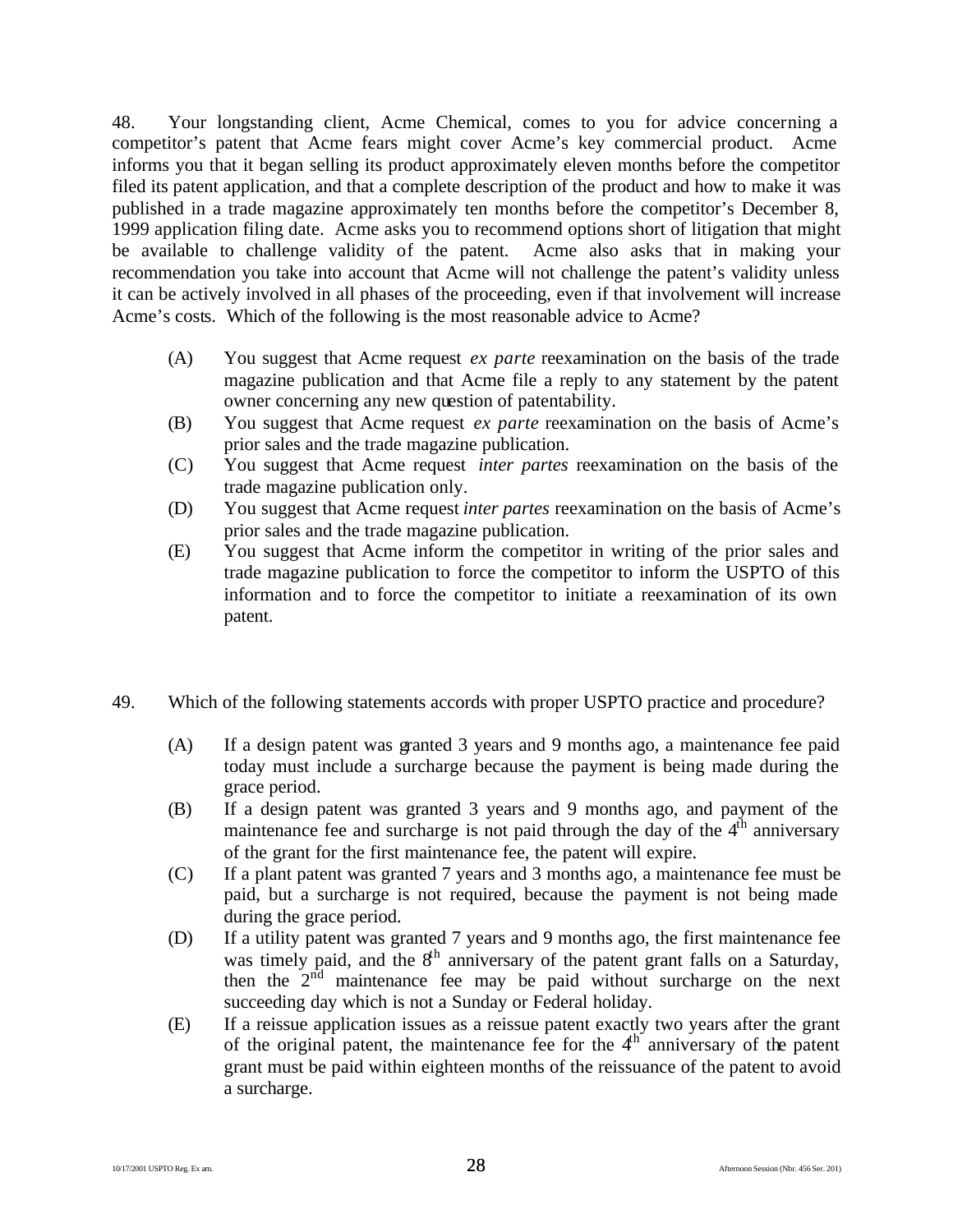50. On February 15, 2000, Debbie conceived a new, useful and nonobvious improvement in saddles for horses. Debbie spent the next four months working regularly on the idea and she built a prototype that implemented the concept on June 17, 2000. The prototype worked perfectly for its intended purpose. The next day, Debbie visited a patent attorney, Ginny, and asked her to prepare a patent application on Debbie's behalf. Ginny explained that her workload would prevent her from working on the application for at least four months. Ginny therefore declined representation of Debbie and gave her the names of a number of other qualified patent practitioners. Debbie, however, did not contact any of the individuals recommended by Ginny. Debbie visited Ginny again on December 1, 2000. At that time Ginny agreed to represent Debbie. A patent application was filed in the Patent Office on December 11, 2000.

On May 15, 2000, Billie conceived an idea substantively identical to Debbie's. Billie immediately prepared a detailed technical description including drawings and visited a patent attorney. Billie filed a patent application on June 14, 2000. Later, on July 9, 2000, Billie built a prototype that implemented the concept and had fully and successfully tested it by August 11, 2000.

With regard to a priority contest between Debbie and Billie, which of the following statements is most correct?

- (A) Debbie will be awarded priority only if she can establish diligence for the entire time between May 14, 2000 and her actual reduction to practice in June 2000, and can establish that she did not suppress, abandon or conceal the invention.
- (B) Debbie will be awarded priority only if she can establish diligence for the entire time between her conception in February 2000 and actual reduction to practice in June 2000, and can establish that she did not suppress, abandon or conceal the invention.
- (C) Debbie will be awarded priority if she can establish diligence for the entire time between May 14, 2000 and her patent filing in December 2000, and can establish that she did not suppress, abandon or conceal the invention.
- (D) To encourage prompt disclosure of inventions to the public, priority is always awarded to the first to file an application, in this case Billie.
- (E) Billie must be awarded priority because his patent application established a constructive reduction to practice prior to Debbie's actual reduction to practice, even if Debbie was diligent in reducing her invention to practice.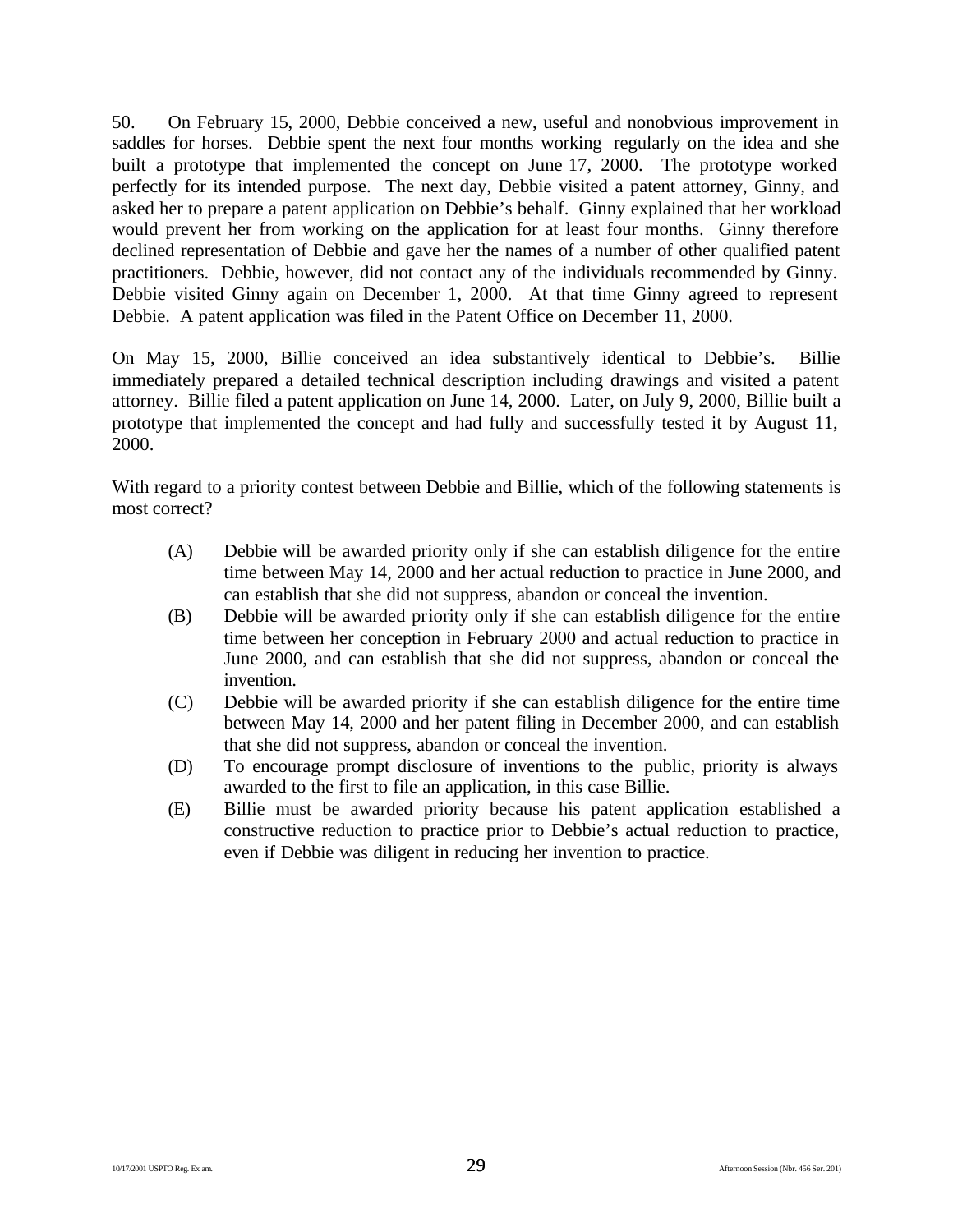THIS PAGE INTENTIONALLY LEFT BLANK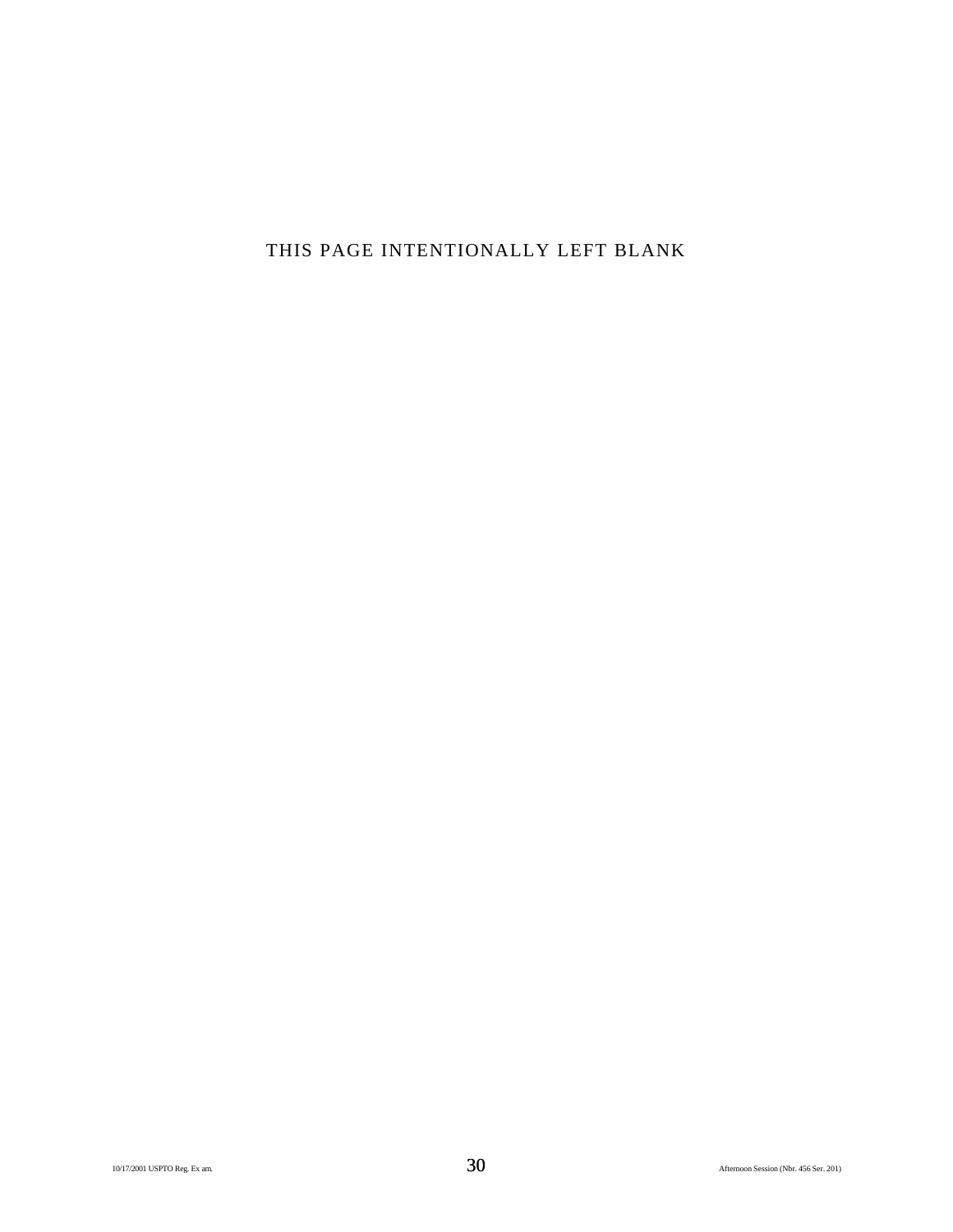THIS PAGE INTENTIONALLY LEFT BLANK